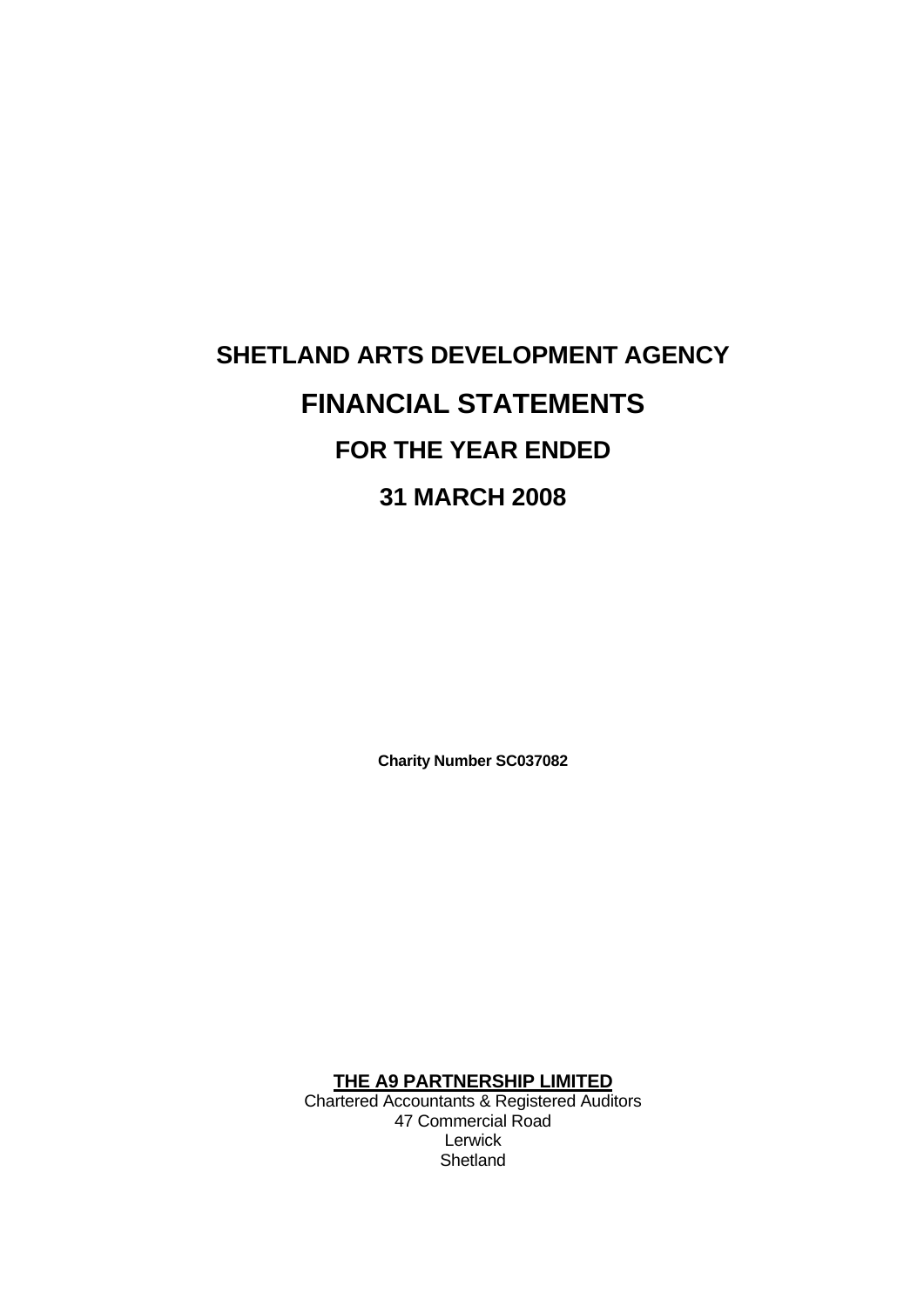# **FINANCIAL STATEMENTS**

| <b>CONTENTS</b>                           | <b>PAGE</b> |
|-------------------------------------------|-------------|
| <b>Officers and Professional Advisers</b> | 1           |
| Annual Report of the Trustees             | 2           |
| Auditors' report                          | 12          |
| <b>Statement of Financial Activities</b>  | 14          |
| <b>Balance sheet</b>                      | 15          |
| Notes to the financial statements         | 16          |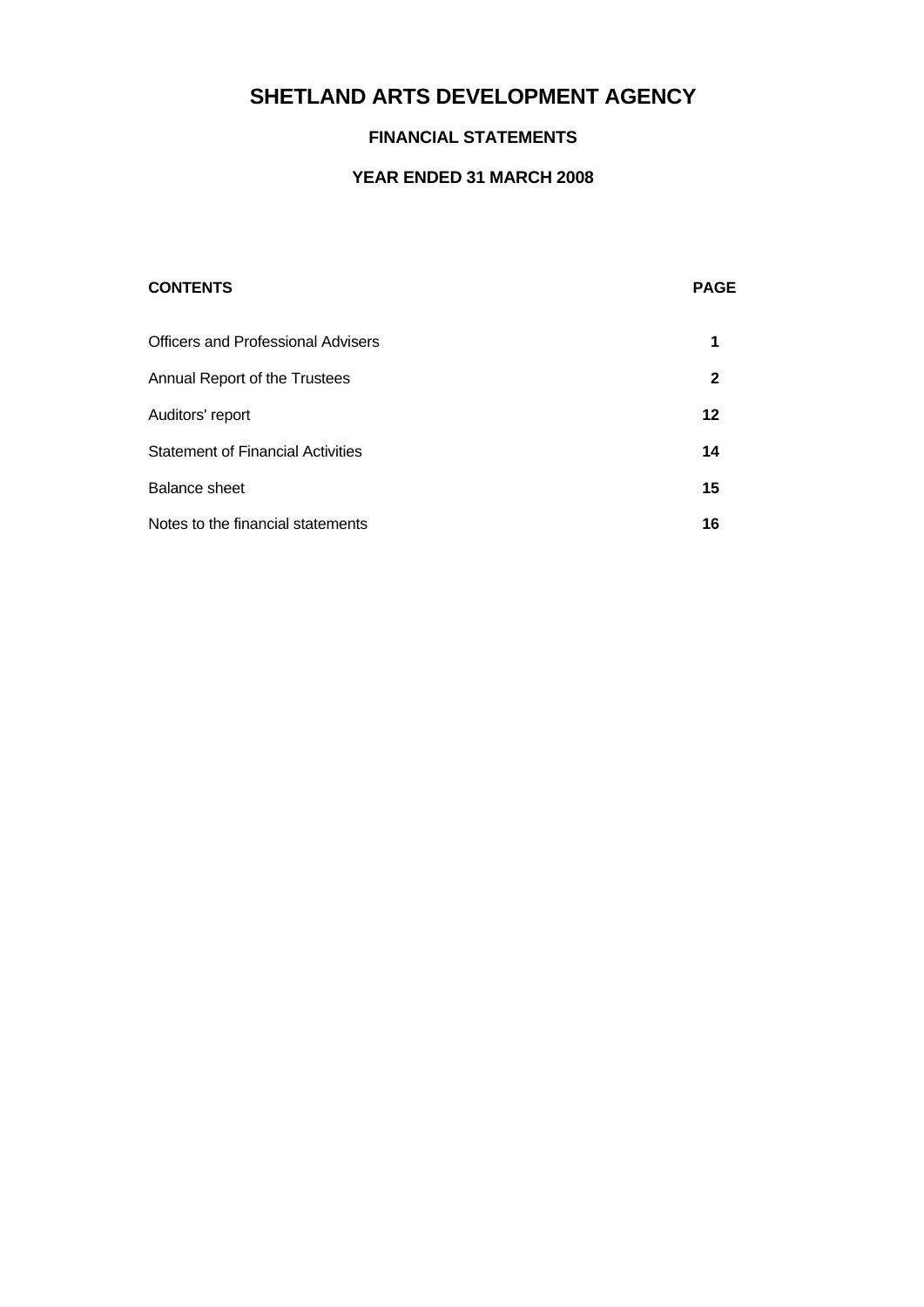# TRUSTEES, OFFICERS AND PROFESSIONAL ADVISERS

## **Trustees**

| Donald Murray, Chair       |                                                                                                                |
|----------------------------|----------------------------------------------------------------------------------------------------------------|
| James Johnston, Vice Chair | Appointed November 2006                                                                                        |
| Johan Adamson              | Appointed April 2006<br>Appointed September 2007                                                               |
| Leslie Angus               | Resigned as trustee in May 2008                                                                                |
| Robina Barton              | Appointed September 2008                                                                                       |
| Mark Burgess               | Appointed September 2008                                                                                       |
| Sarah Glaseby              |                                                                                                                |
| John Goodlad               | Appointed September 2008                                                                                       |
| Joanne Jamieson            | Appointed September 2008                                                                                       |
| Alan Murdoch               | Appointed April 2006                                                                                           |
| Roxane Permar              | Appointed October 2006                                                                                         |
| Willie Shannon             | Resigned as trustee in May 2007                                                                                |
| James Sinclair             | Appointed September 2007                                                                                       |
| George Smith               | Appointed October 2006                                                                                         |
|                            | Appointed September 2007                                                                                       |
| Director                   | Gwilym Gibbons                                                                                                 |
| <b>Address</b>             | Shetland Arts Development Agency<br>Toll Clock Shopping Centre<br>26 North Road<br>Lerwick<br>Shetland ZE1 ODE |
| <b>Auditors</b>            | The A9 Partnership Limited<br>47 Commercial Road<br>Lerwick<br>Shetland ZE1 0NJ                                |
| <b>Bankers</b>             | Clydesdale Bank plc                                                                                            |
|                            | Commercial Street<br>Lerwick<br>Shetland ZE1 OJJ                                                               |
| <b>Solicitors</b>          | Dowle, Smith & Rutherford                                                                                      |
|                            | 113a Commercial Street<br>Lerwick<br>Shetland ZE1 ODL                                                          |
| <b>Founding Trust Deed</b> | Registered BC & S on 13 January 2006                                                                           |
| <b>Charitable Status</b>   | Scottish Charity No. SC037082                                                                                  |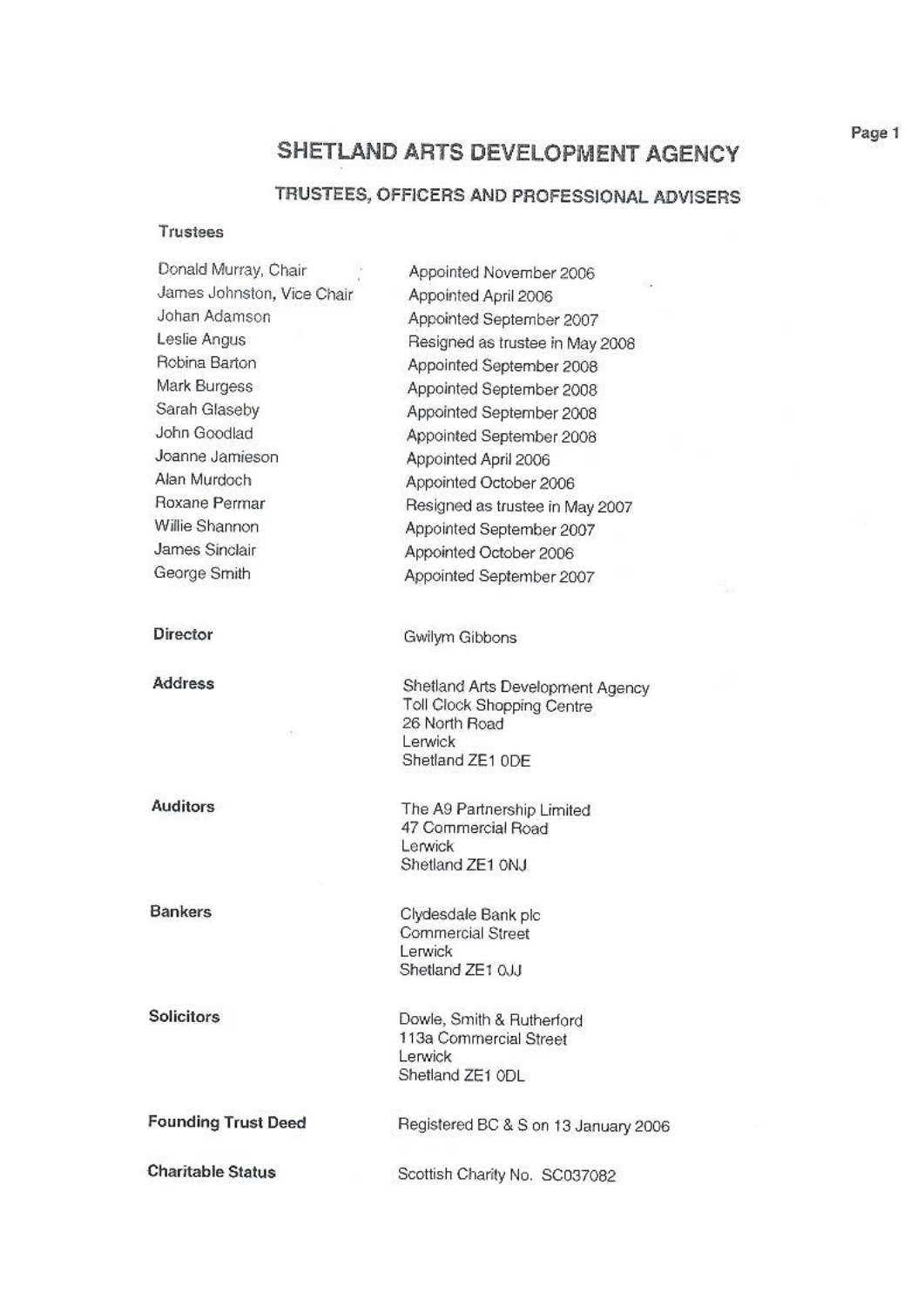# SHETLAND ARTS DEVELOPMENT AGENCY

#### ANNUAL REPORT OF THE TRUSTEES

### YEAR ENDED 31 MARCH 2008

The trustees present their report and financial statements for the year ended 31 March 2008. This being the latest report of the newly formed Agency.

#### **CHAIRPERSON'S MESSAGE**

This has been Shetland Arts' second year, and one that has seen a great deal of activity in developing policies, welcoming new staff and trustees, and delivering a wide range of quality arts activities across Shetland. Creating a new agency was never going to be an easy task. Neither was it one that could - or should - be rushed. We wanted to get things right and provide a secure basis for being able to respond to any challenges that might arise both familiar ones and those that are new and unexpected.

Aware that improvement is a continuous process rather than a one-off achievement, it is a journey we always expect to be making, trying to live up to our aim of a Shetland that is creative, confident and connected. We have, however, taken a few steps along the way, and are proud of the contribution that SADA has made to try and turn that idea into a reality. One look at the range of development activities described in this report should be enough to illustrate the scope and quality of the work carried out this past year. It should also demonstrate both our joint commitment to the objectives of our Trust Deed and to the promises we have made to the agencies that fund us and with whom we work in partnership - and, of course, most importantly, the public as a whole.

I would like to thank our Director. Gwilvm Gibbons, for the tremendous amount of work he has undertaken in developing and promoting Shetland Arts. He has made the organisation a key player in a range of strategic initiatives in Shetland and beyond, raising the profile not only of SADA, but also of Shetland as a place where innovation is valued and creativity is celebrated.

I would like, too, to thank my fellow Board members for their judgement and support, and the staff and volunteers of Shetland Arts for helping to turn ambitious statements of intent into actions. As a group, they help to inspire and encourage the Shetland community to become involved in the arts, and to strive for the benefit and development of the individual and the wider community. Like many others in these islands, I owe them a great debt of gratitude for their hard work.

Panald Stage

Chair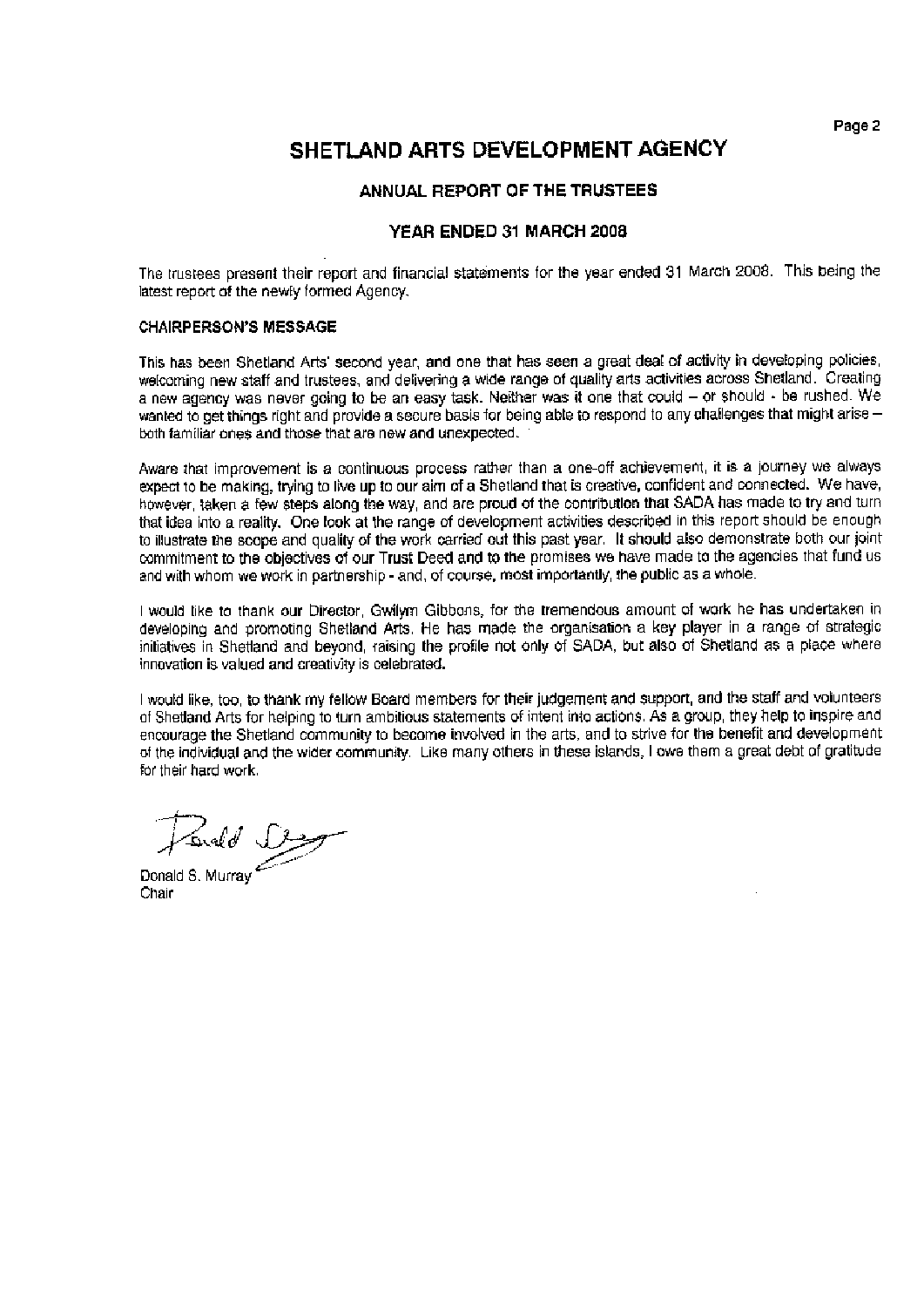# **ANNUAL REPORT OF THE TRUSTEES (continued)**

# **YEAR ENDED 31 MARCH 2008**

### **DIRECTOR'S STATEMENT**

Shetland Arts Development Agency, year two, has been a period of implementation of a series of major changes to the organisation that were explored, developed and agreed in year one. At the centre of much of the change has been the desire to shape a new agency that is fit for the new ambitions we have and for the challenges which we face regarding Shetland's creative sector. Much of the focus over the year has been the project management and fundraising for Mareel, Shetland's new music, cinema and creative education centre. A key strategic project, Mareel has been behind a many of the changes we have made to our organisational structure, the policies and procedures we have introduced and the new staff we have welcomed into our team. Shetland Arts is actively positioning and shaping itself ready to operate and manage Mareel from 2010.

But if that was not enough, during the past year Shetland Arts took on full operational management of the Garrison Theatre along with the staff team required to operate the venue. Shetland Arts worked closely with Shetland Islands Council (SIC) staff to minimise disruption during the period of transition from the SIC to Shetland Arts and I am grateful for the cooperation, understanding and support of staff, volunteers and users of the Garrison Theatre through this period of change.

Shetland Arts throughout year one carried a number of staff vacancies while the shape of the new organisation was refined, the issue of staff transferred from Shetland Arts Trust and Islesburgh Trust being in holding positions was resolved and the shape and structure of Shetland Arts looking forward to 2010 was explored and defined. This included the re-writing of all staff Job Profiles. Some staff roles changed significantly to meet the needs of the new Shetland Arts, with one redundancy. Key posts such as Arts Development Officer – Music were put on hold pending this full review. This led to a major recruitment effort for Shetland Arts during August 2007 to fill a number of vacant posts, including staff related to our new responsibilities regarding the management of the Garrison Theatre. As a result Shetland Arts welcomed to the team two new Arts Development Officers (Clair Aldington for Visual Arts and Bryan Peterson for Music), a range of support staff for the Garrison Theatre and a new Assistant Arts Development Officer focusing on Visual Art, Craft and duty management of Bonhoga Gallery (Jane Matthews).

Much of the change above is still to bed in and feels very new. I believe that Shetland Arts is very fortunate to enjoy the commitment, experience and skills that this new staff team commands. The period of change has at times been very difficult and in many we are all still on a journey and yet to arrive at our destination. I am proud of the way Shetland Arts has adapted to such significant change over such a relatively short period of time. Thank you to all the staff, trustees and volunteers that have helped us on our way.

Which brings me onto thanking the contribution of two significant members of staff who moved on from Shetland Arts during the year. Jacqui Diamond left her post as Support Services Manager earlier in the year as a result of the re-organisation of the staffing structure. Jacqui's contribution in shaping the new Shetland Arts, setting up a range of process and procedures and helping to define the new staffing structure was invaluable at that time. Much of Jacqui's contribution came to fruition after she moved on and continues to this day to make a significant contribution to the organisation.

Last but not least, this past year saw the departure of Alex Cluness from his post as Arts Development Manager in which he was acting up from his long running role as Literature Development Officer. Alex was a key architect of the new Agency. He brought a back-story, a passion and a healthy realism to my deliberations on how to move forward. Most significantly he and I jointly developed the Arts Development Process and subsequently the publication 'A Hansel for Art'. This booklet and model is now being held up as an exemplar of good practice and has gained recognition both across the UK and beyond.

Shetland Arts Development Agency has continued to enjoy a strong partnership relationship with our two core funders: Shetland Charitable Trust and the Scottish Arts Council who in our second year of Foundation Funding have also provided much welcome advice and support.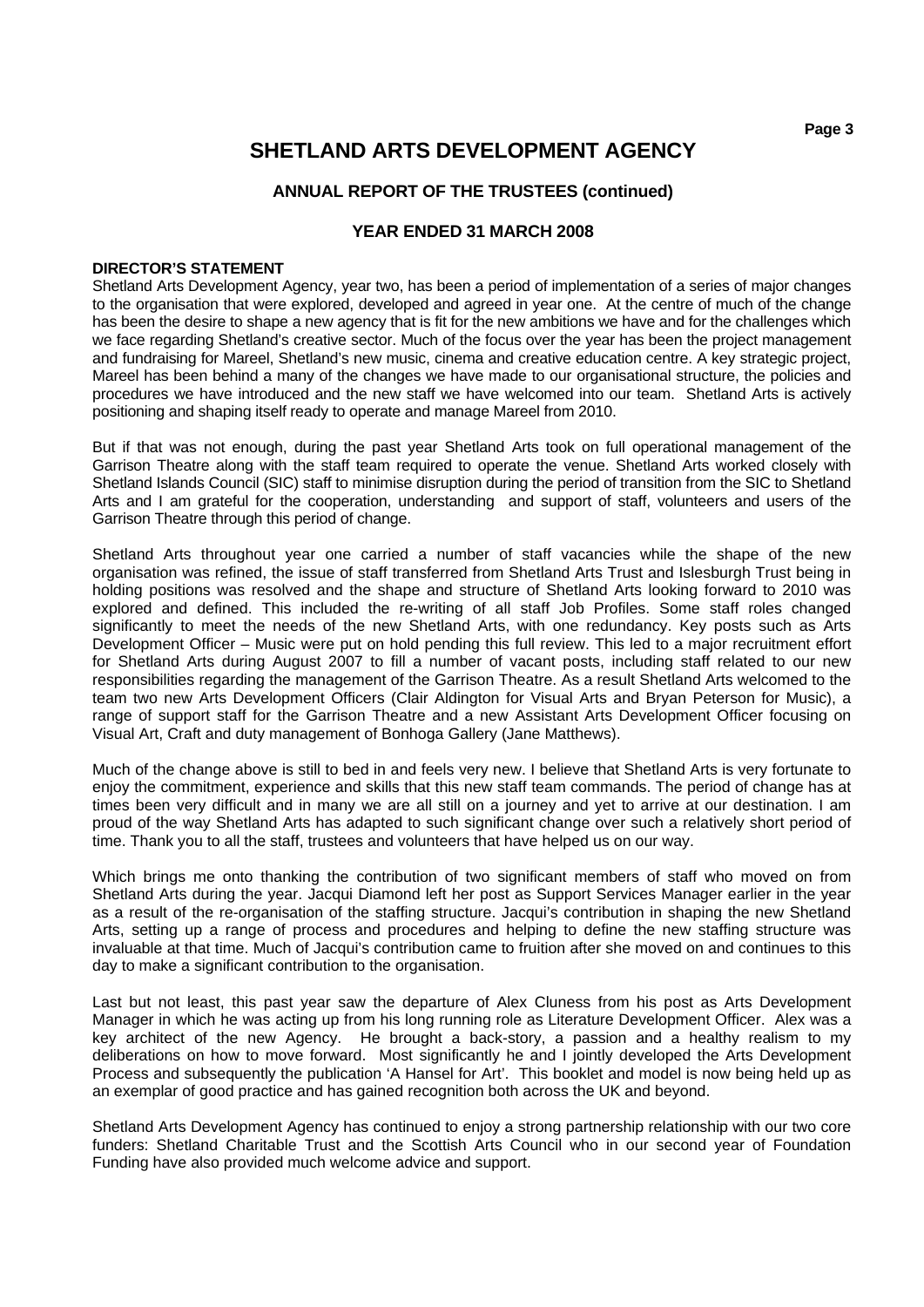# SHETLAND ARTS DEVELOPMENT AGENCY

#### ANNUAL REPORT OF THE TRUSTEES (continued)

#### YEAR ENDED 31 MARCH 2008

Shetland Arts Development Agency continues to draw upon a great lineage in the work of two organisations whose collective histories have provided Shetland Arts Development Agency with a local, national and international reputation for arts development and delivery built over twenty years of work and innovation. It is as always privilege to be a part of a new organisation with such credentials, and such a dedicated staff, trustee and volunteer team.

Finally, I would like to take this opportunity to thank Donald Murray our chairman for his support, time and commitment to Shetland Arts and to me during this period of change and development.

Gwilvm Gibbons Director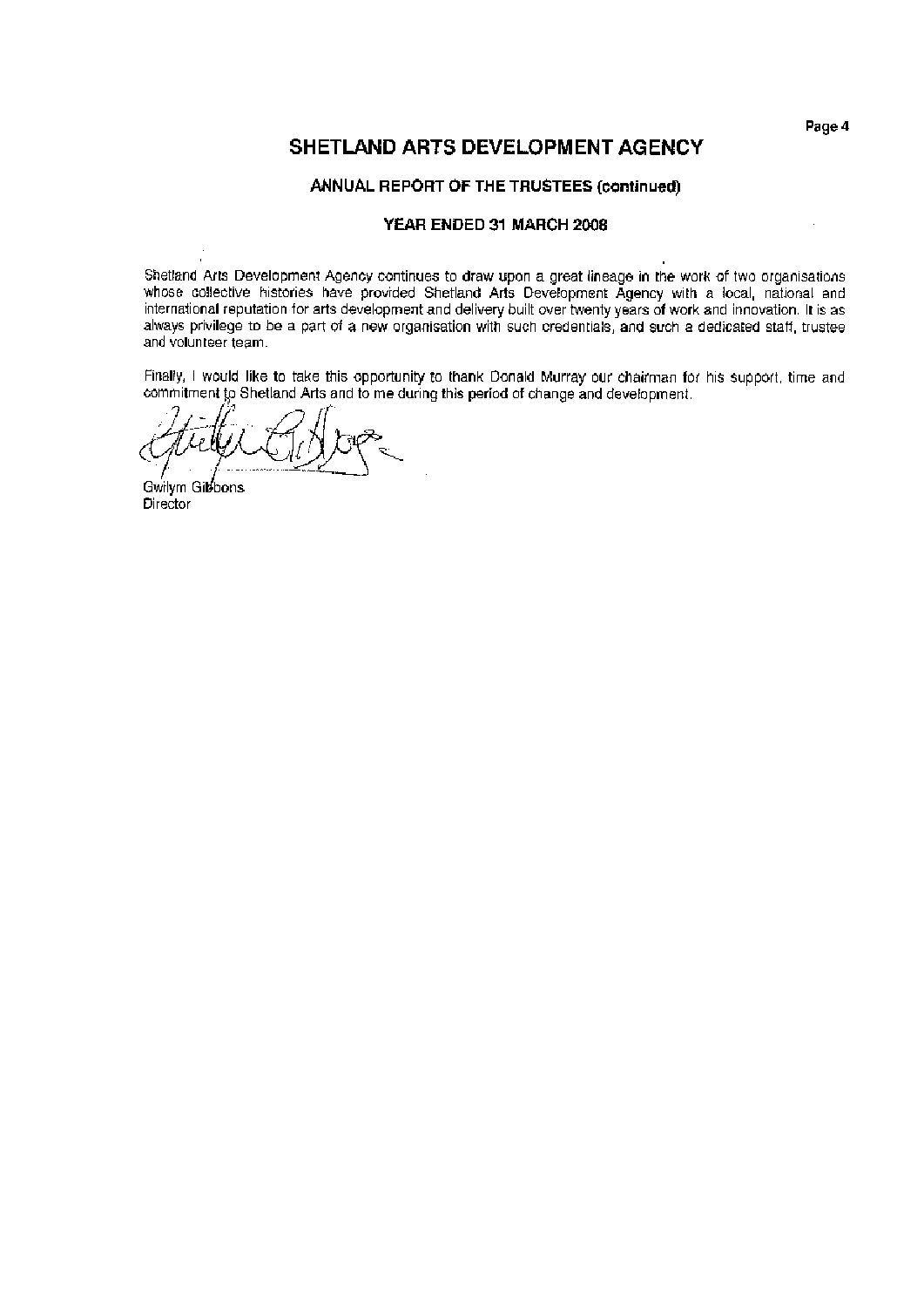# **ANNUAL REPORT OF THE TRUSTEES (continued)**

# **YEAR ENDED 31 MARCH 2008**

# **THE AGENCY OBJECTIVES**

The objects of the agency are to advance the education of the public resident in Shetland in the Arts, in particular the Arts of Dance, Drama, Theatre, Film, Literature, Music, Crafts, Visual Arts and any new form of Media.

In furtherance of the objects the Trustees shall seek to:-

- (i) encourage and assist in promoting and advancing the creation, practice, presentation and study of all forms of art – visual, performing and creative;
- (ii) support and encourage the continual development of all art forms;
- (iii) Support existing and encourage new work;
- (iv) Improve access to the arts and create opportunities for individuals, geographical communities and communities of interest, at all levels of experience and ability, to participate in and enjoy a diverse range of arts activity through performances, exhibitions and educational activities;
- (v) create opportunities for personal development through a community development approach within the arts;
- (vii) support professional artists through residencies, workshops and performances;
- (viii) promote excellence in artistic quality;
- (ix) develop the skills and experience of artist practitioners and participants and encourage learning; and
- (x) provide facilities to support artistic activities.

## **STATEMENT OF TRUSTEES' RESPONSIBILITIES**

The trustees are responsible for preparing the Annual Report and the financial statements in accordance with applicable law and regulations.

Law applicable to charities in Scotland requires the trustees to prepare financial statements for each financial year which give a true and fair view of the charity's financial activities during the year and of its financial position at the end of the year. In preparing these financial statements, the trustees are required to;

- Select suitable accounting policies and then apply them consistently;
- Make judgements and estimates that are reasonable and prudent;
- Follow applicable accounting Standards, subject to any material departures disclosed and explained in the accounts;
- Prepare the financial statements on the going concern basis unless it is inappropriate to presume that the charity will continue in operation.

The trustees are responsible for keeping accounting records that disclose with reasonable accuracy the financial position of the charity and which enable them to ensure that the financial statements comply with the Charities and Trustees Investment (Scotland) Act 2005, the Charities Accounts (Scotland) Regulations 2006 and the terms of the charity's founding deed. They are also responsible for safeguarding the assets of the charity and hence for taking reasonable steps for the prevention and detection of fraud and other irregularities.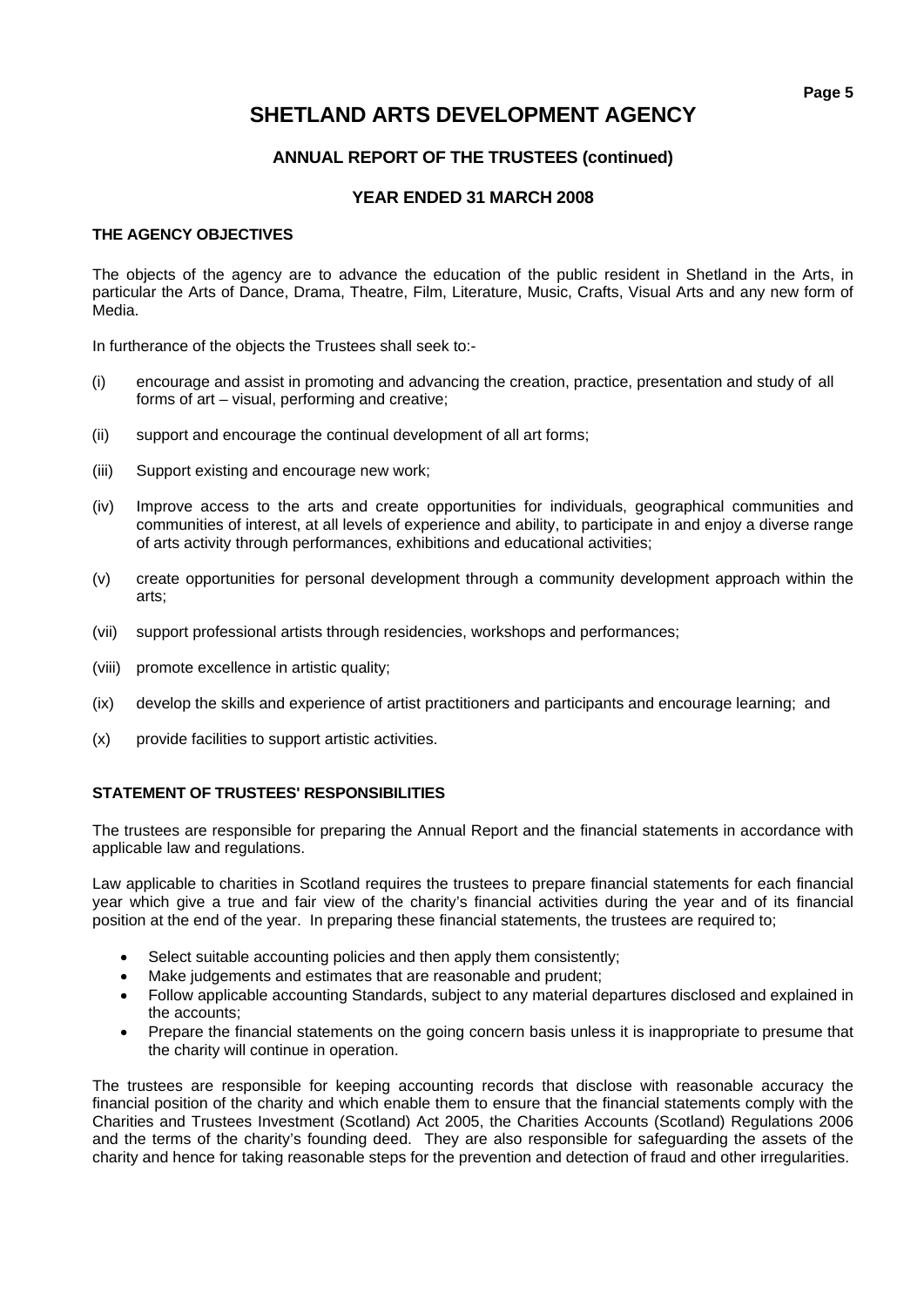# **ANNUAL REPORT OF THE TRUSTEES (continued)**

# **YEAR ENDED 31 MARCH 2008**

### **GOVERNANCE**

The Trustees meet bi-monthly to administer the activities of the Agency, with day to day operation being delegated to the Director, who has responsibility for financial and employment matters and policy implementation. The Board comprises a minimum of ten trustees, and a maximum of thirteen. Three of the initial trustees will retire on 31 March 2010, three on 31 March 2011, with the remaining trustees retiring on 31 March 2012. Thereafter, trustees will retire on the third anniversary of their appointment. From April 2012, each trustee shall hold office for a period of three years with power to be re-appointed for a further period of three years. In the event of appointment for that further period, such trustees will not be eligible for appointment for a period of three years thereafter. The appointment of new trustees will be the job of a Nominations Committee constituted by three of the serving trustees; trustees are normally recruited following public advertisement. The positions of Chair and Vice Chair are voted on by the existing Trustees, and these office holders serve in accordance with the Agency's Standing Orders.

New Trustees receive individual induction from the Director on appointment, and are encouraged to undertake training as appropriate to their role. The Board received training in governance from Arts and Business during 2007 – 2008.

Shetland Arts Development Agency is charged by the **Shetland Islands Council** with delivering the Council's arts strategy and is funded largely by the **Shetland Charitable Trust** to deliver arts services to the community in line with the Shetland Cultural Strategy's three themes of Access, Participation and Potential, Creativity and Heritage, and Learning, Economy and Regeneration.

This is the second year of the Agency's operation.

Shetland Arts Development Agency also receives foundation funding from the **Scottish Arts Council**, dependent upon its submission to SAC of an annual programme of activities. This programme must meet the Scottish Arts Council's own aims, which are to increase participation in the arts, to support artists in Scotland to fulfill their creative and business potential, and to place the arts, culture and creativity at the heart of learning.

# **RISK MANAGEMENT**

The Trustees have assessed the major risks to which the charity is exposed, in particular those related to the operations and finances of the company, and are satisfied that systems are in place to mitigate our exposure to the major risks.

#### **FINANCIAL REVIEW**

This is the second year of Shetland Arts Development Agency's operation, and we have finished the year with net incoming resources of £87,483. Of this total £80,381 relates to the net incoming resources on the restricted capital fund. The Agency continued to closely monitor expenditure to ensure the Agency was able to carry out all its operational plans within the budget it had set for itself.

#### **RESERVES POLICY**

The Shetland Charitable Trust has agreed that its arms length trusts, of which Shetland Arts Development Agency is one, may keep up to £50,000 as reserves.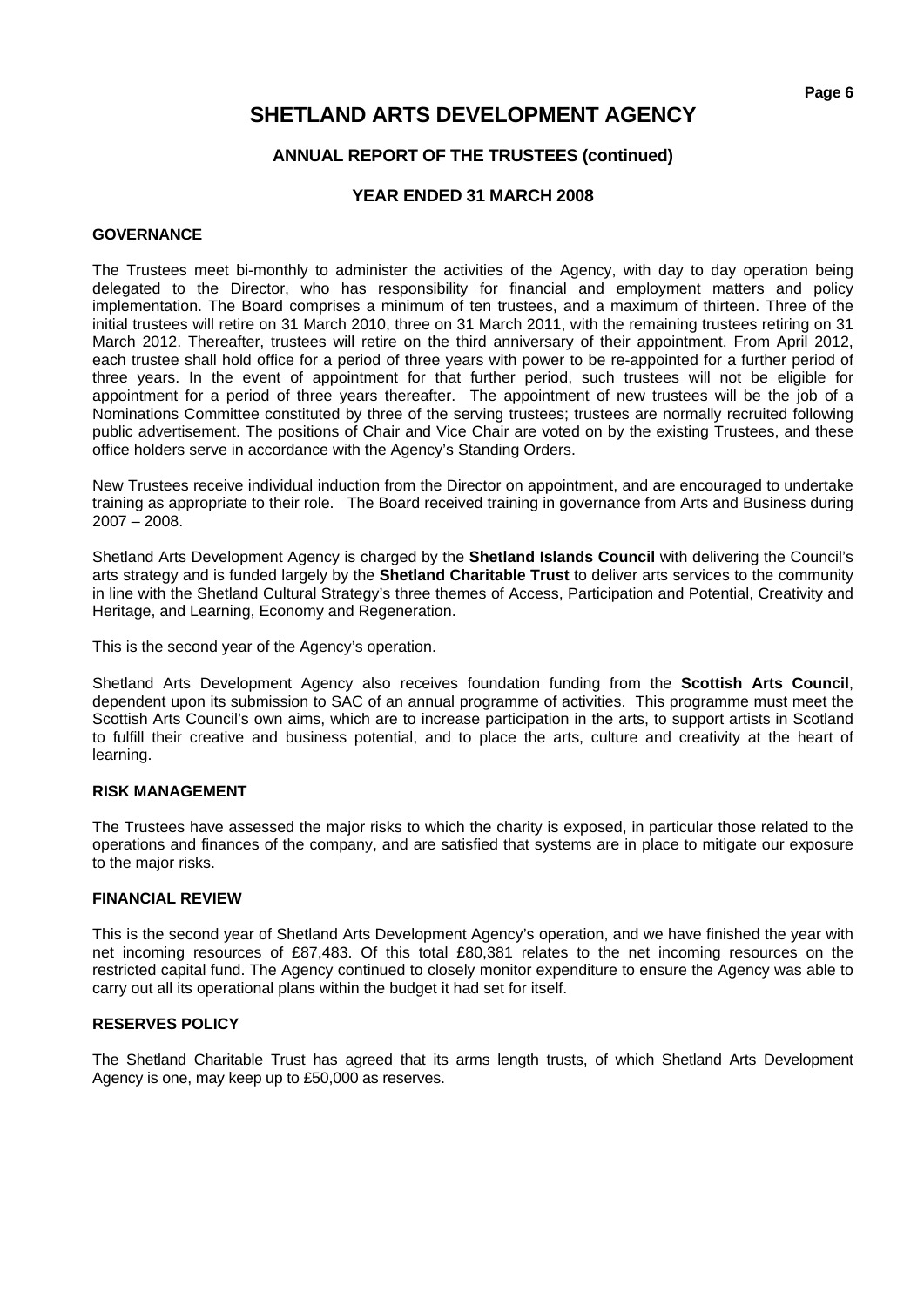# **SHETLAND ARTS DEVELOPMENT AGENCY**

# **ANNUAL REPORT OF THE TRUSTEES (continued)**

## **YEAR ENDED 31 MARCH 2008**

#### **AIMS 2007 – 2008**

Our main aim for 2007 – 8 was to ensure the continuation of a broad arts development service to the people of Shetland whilst the new Board settled in, whilst staff were adjusting to change, new staff being recruited and whilst the appointment of a new Director was underway. It will be seen from the summary of activities below that this was achieved.

#### **ARTS DEVELOPMENT ACTIVITIES 2007 – 2008**

- 1. The past year has seen a wide and varied programme of arts activities promoted through Shetland Arts. Bonhoga Gallery has exhibited works as diverse as kilt-making using alternative materials (*Haute Kilture*) to photography (*100 Shetland Women*) to bairns' animation (*Avian Antics*) to prints by Anna Lobener and sculpture by Kyra Clegg in an eclectic programme. Drama was promoted through the work of Shetland Youth Theatre, visiting touring companies like Catherine Wheels and Mull Theatre, and in community production projects like *It Was Hard Wark But* . We were able to promote our first contemporary dance projects with the David Hughes Dance Residency, Company Chordelia and Urbaniks. Writers' residencies, craft mentoring schemes, support of local groups such as the Young Media Club, Traditional Sessions for Young People, our annual festivals and regular screenings of film at The Garrison have all contributed to a very full year.
- 2. New work has been encouraged in a variety of ways. SADA assisted Shetland ForWirds and Fair Isle poet and musician Lise Sinclair to release a CD of *Ivver Entrancin' Wis,* a series of Shetland dialect poems set to music composed by Lise, whilst our visiting writer Kevin MacNeill held a series of one to one surgeries with local writers, poets and playwrights. Funding was devolved to SADA from the Scottish Arts Council and the SIC Economic Development Unit to set up the Wirkin' Up Scheme, thus enabling grants to be made to twenty makers in the development of new work. Song-writing workshops encouraged the sharing and developing of expertise and the creation of new songs. Film makers were supported with access to top quality equipment and training, and the results were screened on the opening night of the first Shetland Arts Film Festival. In a partnership project with Shetland Museum we supported artist Jack Chesterman with his two exhibitions of brand new work on the theme of 'Landmarks'.
- 3. One of SADA's main aims is to encourage access to the arts across Shetland. The hugely successful *Peerie Dancers* attracted scores of the youngest members of our community (plus their parents, which was a bonus) to have a go at Shetland Traditional Dancing, whilst taster dance sessions like *Urbaniks* provided opportunities for their older siblings to try street dance. The latter project was part of our contribution to the Get Active Shetland project, funded by the National Lottery and aimed at 17 – 25 year olds (a partnership project between the SIC Community Services, SRT and ourselves). *Strictly Trad Dancing* workshops were also part of this. In an attempt to encourage the notoriously hard-toreach late teen/young adult audience, positive pricing strategies provided FE students with cheaper tickets or even free access to some events. The annual Shetland Fiddle School, *Fiddle Frenzy*, worked with local and visiting students at all levels of expertise, and provided audiences with terrific concerts in Yell, Lerwick and Vidlin. *It Was Hard Wark But….*, a drama project we undertook in partnership with the Museum, proved to be very popular with older audiences, some of whom remembered their own times at the herring fisheries. It also encouraged new actors and encouraged existing actors to try out different ways of working. The Bonhoga Touring Exhibition took a varied programme of work to Unst, Yell, Whalsay and Sumburgh, and resident writers like Debi Gliori undertook workshops in schools the length and breadth of Shetland. A series of workshops was undertaken with groups participating in the County Drama Festival, responding to the needs expressed by the different groups.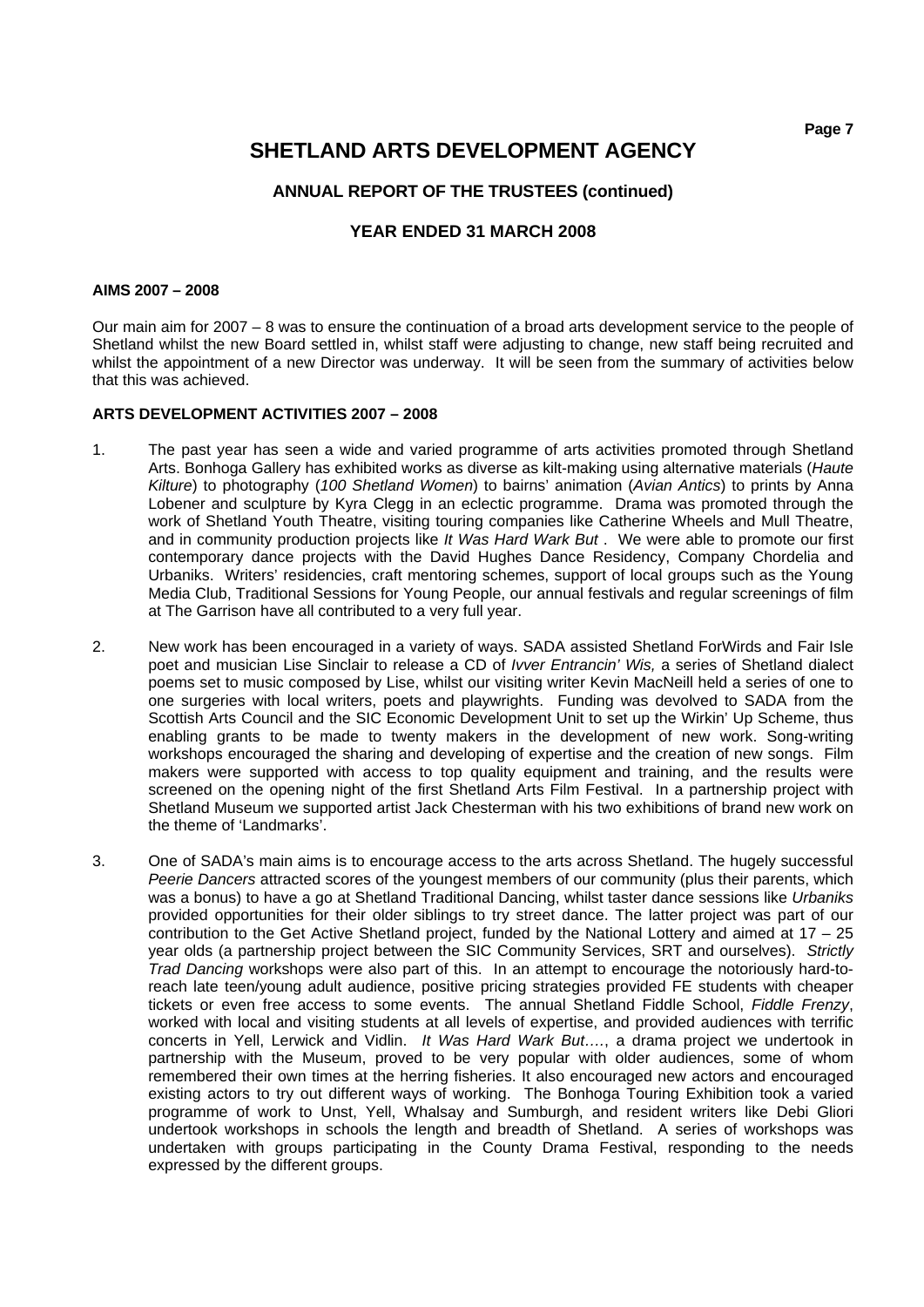# **ANNUAL REPORT OF THE TRUSTEES (continued)**

- 4. The Annsbrae writers' group, "Just Writin" is an excellent example of a regular arts activity which contributes to personal development. Run in partnership with the Community Mental Health Team, it is a group that means a lot to its participants, who last year produced their own book and undertook a poetry/photography project as part of the Bonhoga Gallery Touring Exhibition Programme. Similar work is also undertaken with the Independent Living clients. Perhaps the most high profile project in terms of personal development for last year was the Shetland Youth Theatre's production of Bryony Lavery's *Red Sky* which was undertaken as part of the Shell International Connections Programme. Not only did the 30 strong company perform in Scalloway and Edinburgh (at the Lyceum Theatre), the production was chosen to go to the Royal National Theatre in London where they performed on the Olivier Stage in front of an 1100 sell-out audience. This meant being away from Shetland for a week, traveling and working together as a team, and finding personal strengths and qualities that might otherwise have been left undiscovered.
- 5. Projects have been developed in response to community demand across Shetland. In crafts, for example, a Knitting for All Day took place in Eshaness, drawing local knitters from three generations, whilst a Summer Textiles Workshop was held in Hillswick Hall for under 18s. In the same field of work, we have ongoing projects with the Unst Peerie Knitters, a wonderful group of  $8 - 12$  year olds who have been inspired to keep knitting skills alive in their community. SADA partnered them with fine artist Deirdre Nelson, who specialises in advancing techniques in working with textiles. Meanwhile, the Bonhoga Craft Outreach project took artists and makers to Ollaberry Youth Club, Yell Youth Café and Unst Youth Club so that they could talk about and introduce their work directly to young people. A demand for drama activities for young people in the North Isles resulted in the formation of YUF Theatre (Yell, Unst and Fetlar) two years ago, and work is ongoing with that group. The company performed *It Snows*, in Yell (and it did snow too), a production by Bryony Lavery and Frantic Assembly as part of the NT New Connections programme, which they later performed again at The Lyceum in Edinburgh. A weekend of drama activities also took place in the south mainland for members of the SWRI, led by the Drama Development Officer. We hope this will be the beginning of a longer term partnership.
- 6. Professional makers have been supported through the Crafts Mentoring Scheme, whilst Shetland writers and musicians have been promoted to perform in festivals on the mainland and abroad. The Booth in Scalloway has provided much needed space for artists and writers to concentrate on their work. Professional musicians have been supported in their performing and tutoring aspirations through events like Fiddle Frenzy and the Peerie Willie Johnson Guitar Festival, where some have been there as students and others have been there as tutors and/or performers. Working in partnership with other agencies, especially the SIC Education Creative Links Officer, means that most of the residencies we initiate can be extended throughout Shetland because of that partnership funding.
- 7. We believe in promoting excellence in artistic quality. Projects like *Red Sky* and *It Was Hard Wark But*  worked hard to 'raise their game' as high quality artistic experiences, using multi media and professional technical back-up to help take community arts projects onto a higher level. Artists brought in to Shetland to deliver workshops were of national and international quality – writers Keith Gray, Kevin McNeill and Debi Gliori, film critic Mark Kermode, film director Douglas MacKinnon, dance artists David Hughes and Kally Lloyd Jones, Imaginate Theatre Company, musicians such as JP Cormier and the CHROMA Quartet, and visual artists such as Malfridur Adalsteinsdottir from Iceland. The visit of the Scottish Chamber Orchestra last summer provided a welcome opportunity for the community to see a top quality orchestra, and the associated education workshops were much appreciated.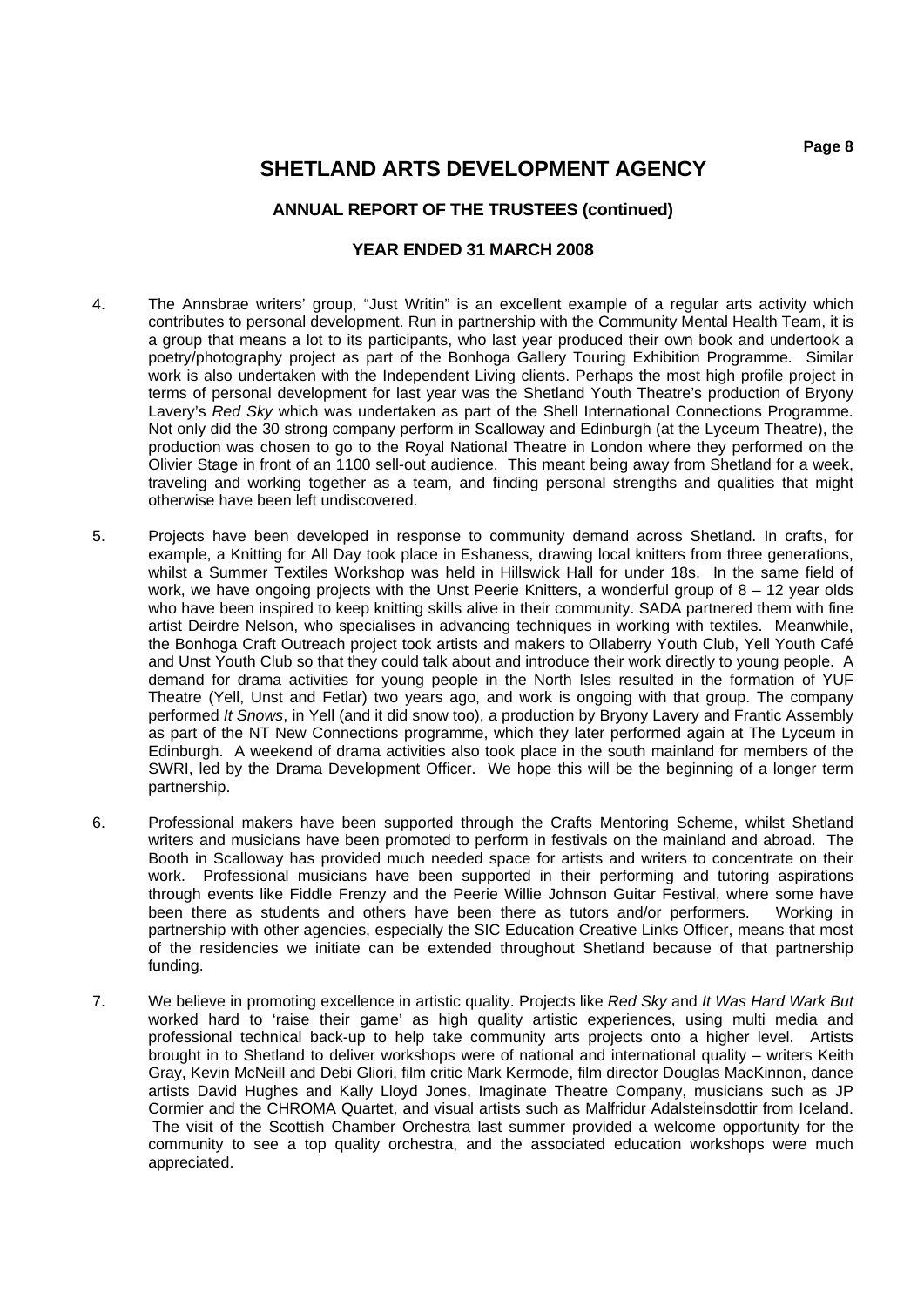### **ANNUAL REPORT OF THE TRUSTEES (continued)**

- 8. Shetland Arts is committed to developing skills for artists. A refresher course was organised for Shetland jewellers, which was attended by apprentices working for local jewellery firms. The Youth Music Initiative (Young Tradition Bearers) is an excellent example of skills development and the support of learning, working as it does to encourage the participation of young people in playing traditional music, supporting and developing local tutors and performers, and promoting the music traditions particular to the various regions of Shetland to a wider audience. SADA also began a partnership project with Serpentine Drama Group and Shetland College which encouraged the development of design and making skills of textile students at the College, whilst Serpentine encouraged the development of new writing, acting, music and other theatre related skills. A volunteer film maker was given the opportunity of directing and producing a ten minute film about the Mareel project during the summer. This involved a whole range of production activities and techniques, and was supported by over a hundred volunteer participants – 'audience', musicians, acrobats, film makers and so on. The film was then edited by SADA's two STEP students, providing skills development, training, experience and learning opportunities across the board.
- 9. SADA understands the importance of providing facilities for the support of the arts. Work has continued throughout the year on the development of the Mareel project, which will provide facilities for musicians, film makers, digital media artists, sound recording engineers, the drama community and dancers. The Bonhoga Education scheme is currently being redesigned, and negotiations were started with the SIC to provide artists' studio spaces in a currently disused building in Lerwick. The Film and Media Club and Young Media Club have made excellent use of our film making and editing equipment, as have other film makers and organisations, and the SADA P.A. equipment is used by many groups and community events. The Garrison Theatre still provides the 'home' for most local amateur theatre groups and space for other community arts activities. We have also encouraged artists and makers to use foyer space in the Toll Clock Offices in order to publicise and promote their work. The *Art to Go* initiative at Bonhoga Gallery provides exhibition and selling space for the work of local artists.
- 10. The above is by no means the totality of the arts development work undertaken by SADA during 2007 – 2008. Other activities have included the monthly popular film screenings, Film Wednesdays and Screenplay, and high profile events like Wordplay and the Peerie Willie Johnson Guitar Festival. Neither is our work all about high profile events – there is ongoing weekly work such as Writers Groups, Visual Arts and Crafts networking, traditional dance in schools and so on. The totality of SADA's activities during 2007 – 8 hopefully demonstrates that the work being done is in sympathy with the objectives of SADA's trust deed, as well as with our organisation's overarching outcomes whereby **Shetland is celebrated as a place where inspiration and innovation are valued; where people want to live, work and study; where individual creative opportunity is available to all; where each achieves their full creative potential; where personal development improves life circumstances, styles and choices; (and) the full social and economic potential of the islands is achieved.**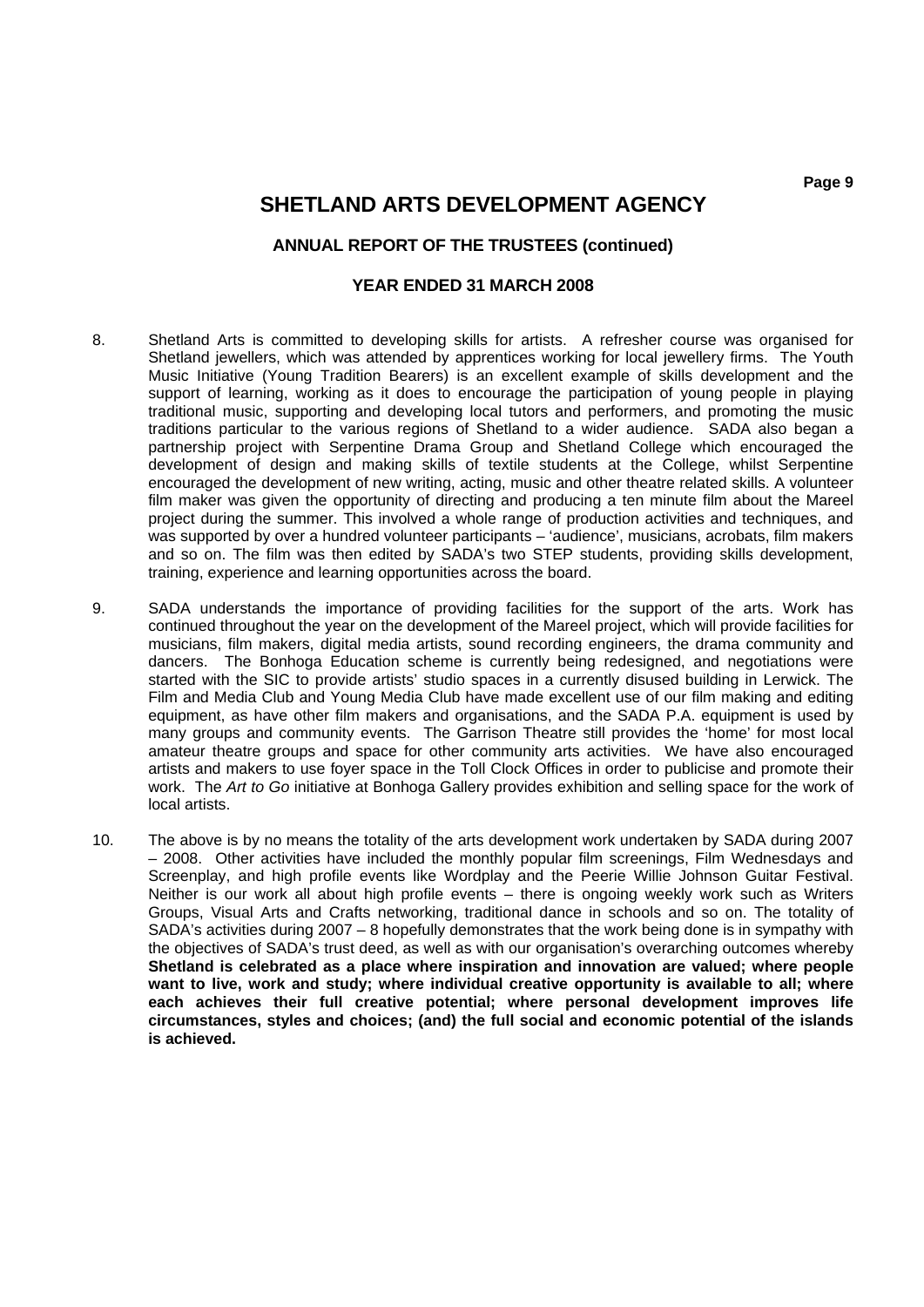**Page 10**  $\blacksquare$  Page 10  $\blacksquare$ 

# **SHETLAND ARTS DEVELOPMENT AGENCY**

# **ANNUAL REPORT OF THE TRUSTEES (continued)**

## **YEAR ENDED 31 MARCH 2008**

### **FUTURE PLANS**

The development and construction of the new arts venue, Mareel, looms large on Shetland Arts Development Agency's horizon as a specific project for the future, with plans to start construction in 2008.

In broader terms, Shetland Arts Development Agency is developing a five year Corporate Plan, setting out the Agency's vision and targets for the coming years. A set of twenty seven promises were published in the document 'A Hensel for Art' in May 2008 which identifies key areas of work the agency will focus on over the next five years, they are:

- 1. Shetland Arts will take the lead in championing art and creative people in Shetland.
- 2. Shetland Arts will promote Shetland's creativity and creative identity locally, nationally and internationally to support: cultural tourism; Shetland as a creative place to live, work and study; and to maintain Shetland's place as a world player in a connected world.
- 3. Shetland Arts will increase the value of local investment in the arts by working with external partners to generate extra resources. At present we double the local investment in the arts. Our target is to raise £2 from other resources for every £1 we receive from local funds.
- 4. Shetland Arts will continue to partner Shetland Charitable Trust in the delivery of the Shetland Arts Fund and to explore partnerships with other funders to develop its scope and impact.
- 5. Shetland Arts will work in partnership to add value and creativity to our work and the work of our partners wherever possible.
- 6. Shetland Arts will maximise openness and transparency in the way we work, from artistic decisions to the governance structures and decisions that share that work.
- 7. Shetland Arts will review and refine the Arts Development System to maximise community involvement and participation in the arts.
- 8. Shetland Arts will see projects and ideas right through, from the concept stage into the artistic process and beyond.
- 9. We will seek quality of delivery at all levels of the arts and fresh influences.
- 10. Shetland Arts will deliver quarterly programmes of quality arts activity which are accessible, responsive and well promoted.
- 11. Shetland Arts will develop and promote equality of opportunity and ensure inclusion to all, in our services, our employment and our artistic programme.
- 12. Shetland Arts will integrate education and life long learning into the very core of who we are, the work we do and the activities we promote.
- 13. Shetland Arts will use data from Shetland Box Office to gain a greater understanding of our audiences and to shape our programming and marketing.
- 14. Shetland Arts will advocate the importance of culture in the sustainability of the Shetland Community.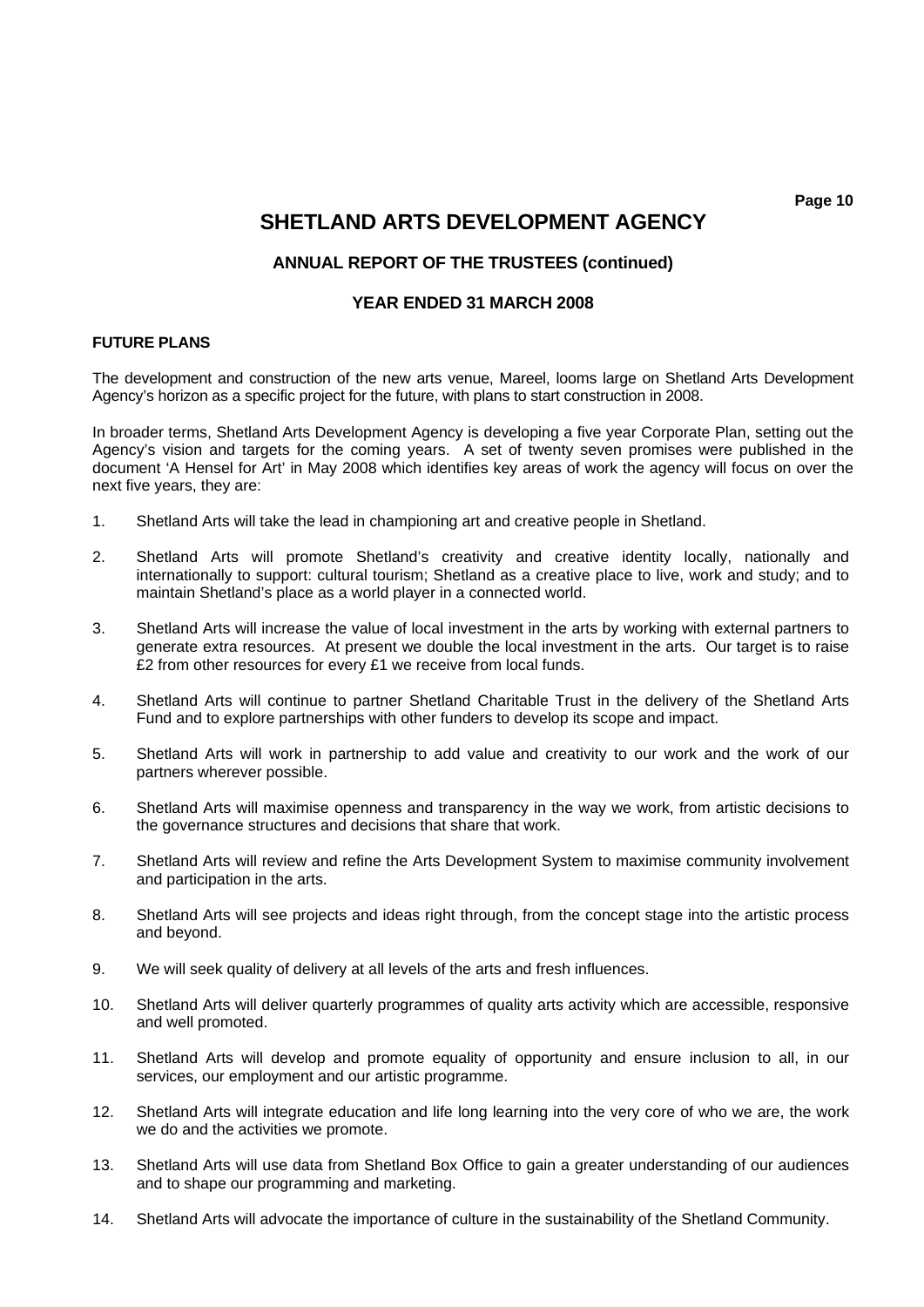# **ANNUAL REPORT OF THE TRUSTEES (continued)**

# **YEAR ENDED 31 MARCH 2008**

15. Shetland Arts will seek to enable, empower and nurture our creative community. We will seek to support ideas whether they come from an individual, a group of the whole community.

#### 16. **Garrison Theatre**

 Shetland Arts will, in consultation with the Shetland Community and external stakeholders, develop a 10 year plan for the venue which will include community use and involvement as well as building improvements, accessibility and programming.

### 17. **Mareel**

 Shetland Arts will seek to build local ownership and involvement in Mareel. We will work with local promoters and interested groups to ensure the venue is, affordable, safe and thriving with activity. We will provide free wi-fi access and promote the venue as a gathering place for creatives to share ideas and develop work. We will support a balances programme of music, film and educational activity.

### 18. **Bonhoga Gallery**

 Shetland Arts will, in consultation with the Shetland Community and external stakeholders, develop a 10 year plan for the venue which will include community use and involvement as well as, building improvements, accessibility and programming. We will also carefully consider how to maximise the location and the value of the venue.

### 19. **Places to Meet, Place to Think**

 Shetland Arts will enable all its venues to be meeting places, workspaces, exhibition and presentation locations for Shetland's creative community. Shetland Arts recognises the need for artists' spaces and creative places to meet, share ideas and to network.

## 20. **Toll Clock Offices**

 Shetland Arts will seek to improve access to its offices with the ambition that we develop a vibrant public facility for meetings, presentations and groups.

- 21. Shetland Arts will develop an organisational health check and appraisal system informed by Art Focus, consultation with all staff and volunteers; ideas and comments arising from Arts Development Process and external sources such as SAC Quality Framework and Investors in People.
- 22. Shetland Arts will seek to be connected and be led by the community we serve. We will develop an annual consultation exercise (ArtFocus) and encourage year round feedback about our work which we will share
- 23. Shetland Arts will seek to maximise the involvement of volunteers in the development of the arts in Shetland and ensure our volunteers enjoy a rewarding and valuable experience.
- 24. Shetland Arts will seek opportunities to add value to the Volunteering Policy by exploring partnerships with national and international volunteering initiatives.
- 25. Shetland Arts will promote Shetland as a creative place with global recognition of its creative industry sector and we will support the development of that industry sector and the relocation of creative industries to Shetland.
- 26. Shetland Arts will ensure Mareel fulfills its role as a creative hub for Shetland's creative industries. We will work with the creative industry sector to develop spaces and places across Shetland to support people working in that sector.
- 27. Through our partnership in the Shetland Creative Industries Unit, Shetland Arts will work to deliver a 10 year plan for the development of creative industry and its supporting infrastructure.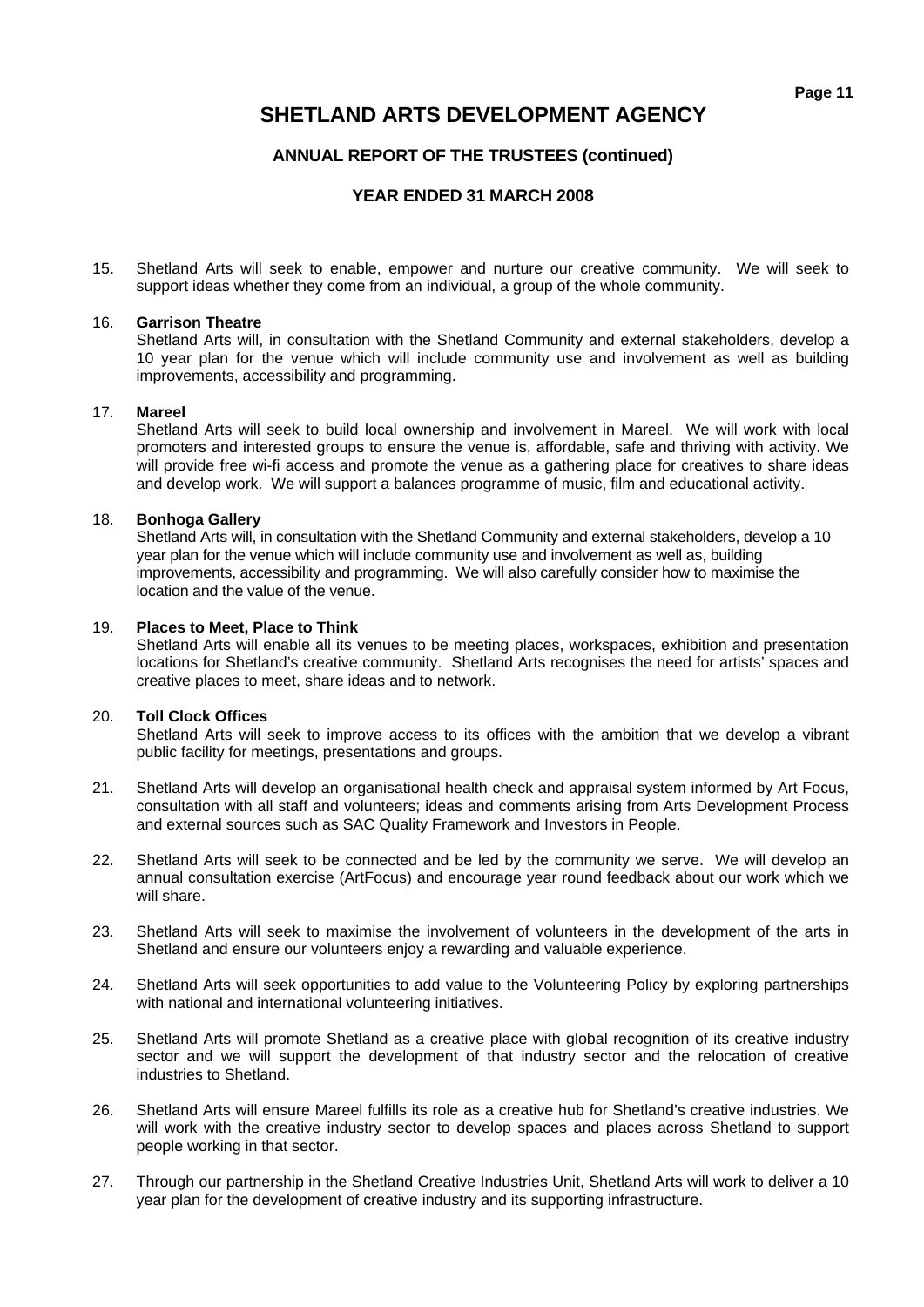# **SHETLAND ARTS DEVELOPMENT AGENCY**

# **INDEPENDENT AUDITORS' REPORT TO THE TRUSTEES**

# **YEAR ENDED 31 MARCH 2008**

We have audited the financial statements of the Shetland Arts Development Agency for the year ended 31 March 2008 which comprise primary financial statements such as the Statement of Financial Activities, the Balance Sheet and the related notes. These financial statements have been prepared under the accounting policies set out therein.

This report is made solely to the charity's trustees, as a body, in accordance with Regulation 10(1)(a) to (c) of the Charities Accounts (Scotland) Regulations 2006. Our audit work has been undertaken so that we might state to the charity's trustees those matters we are required to state to them in an auditor's report and for no other purpose. To the fullest extent permitted by law, we do no accept or assume responsibility to anyone other than the charity and its trustees as a body, for our audit work, for this report, or for the opinions we have formed.

#### **Respective responsibilities of trustees and auditors**

The trustees' responsibilities for preparing the Trustees' Annual Report and the financial statements in accordance with applicable law and United Kingdom Accounting Standards (United Kingdom Generally Accepted Accounting Practice) are set out in the Statement of Trustees' Responsibilities.

Our responsibility is to audit the financial statements in accordance with relevant legal and regulatory requirements and International Standards on Auditing (UK and Ireland).

We report to you our opinion as to whether the financial statements give a true and fair view and are properly prepared in accordance with the Charities and Trustee Investment (Scotland) Act 2005 and the Charities Accounts (Scotland) Regulations 2006, and the terms of the charity's founding deed. We also report to you if, in our opinion, the Trustees' Annual Report is consistent with the financial statements, if the charity has not kept proper accounting records or if we have not received all the information and explanations we require for our audit.

We read the Trustees' Annual Report and consider the implications for our report if we become aware of any apparent misstatements within it.

#### **Basis of audit opinion**

We conducted our audit in accordance with International Standards on Auditing (UK and Ireland) issued by the Auditing Practices Board. An audit includes examination, on a test basis, of evidence to the amounts and disclosures in the financial statements. It also includes an assessment of the significant estimates and judgements made by the trustees in the preparation of the financial statements, and of whether the accounting policies are appropriate to the charity's circumstances, consistently applied and adequately disclosed.

We planned and performed our audit so as to obtain all the information and explanations which we considered necessary in order to provide us with sufficient evidence to give reasonable assurance that the financial statements are free from material misstatement, whether caused by fraud or other irregularity or error. In forming our opinion we also evaluated the overall adequacy of the presentation of information in the financial statements.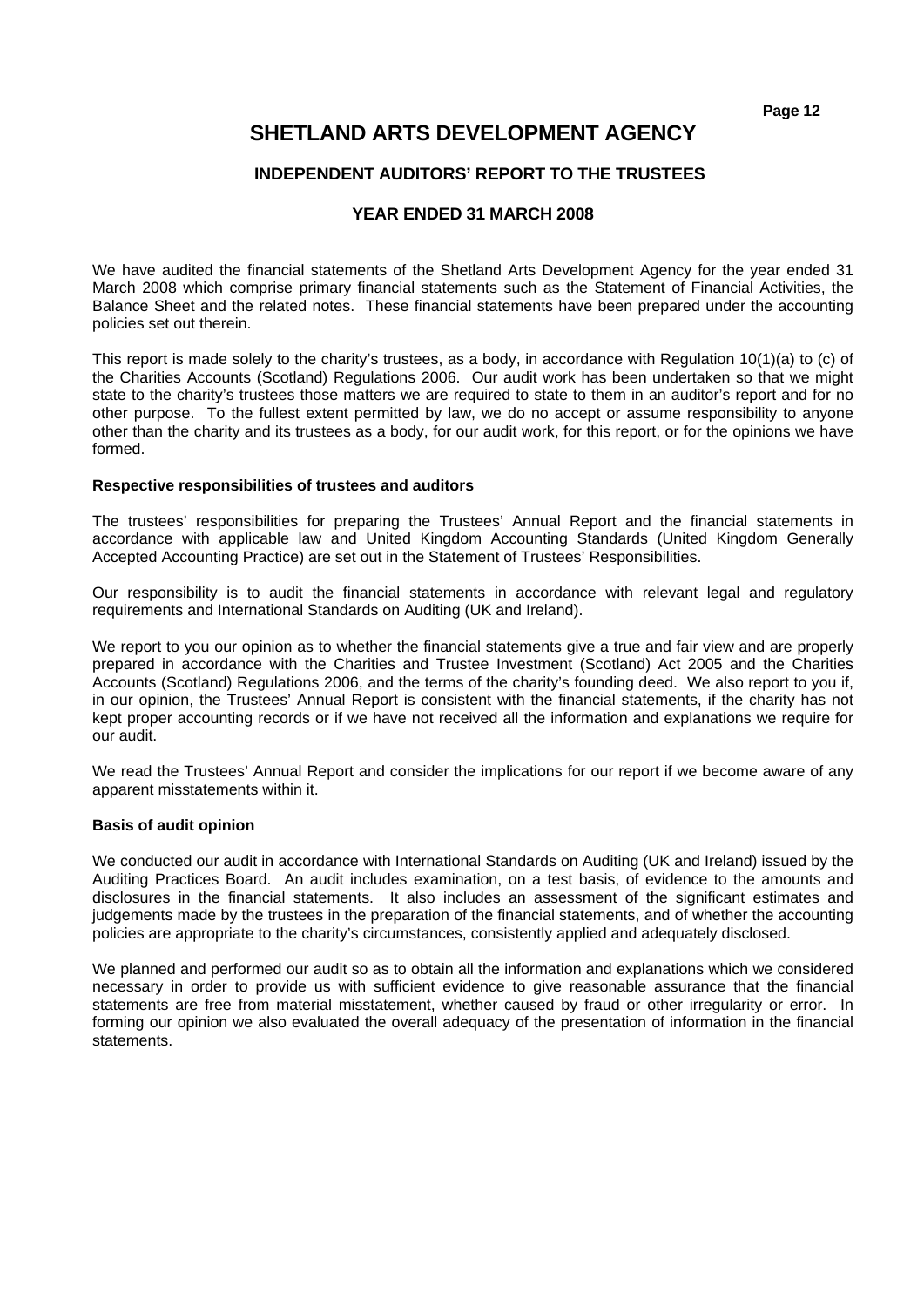# SHETLAND ARTS DEVELOPMENT AGENCY

## INDEPENDENT AUDITORS' REPORT TO THE TRUSTEES (continued)

# YEAR ENDED 31 MARCH 2008

#### Opinion

In our opinion the financial statements:

- give a true and fair view, in accordance with United Kingdom Generally Accepted Accounting Practice  $\bullet$ of the state of the charity's affairs as at 31 March 2008 and of its incoming resources and application of resources including, in its income and expenditure account, the surplus or deficit for the year then ended and;
- $\bullet$ have been properly prepared in accordance with the Charities and Trustee Investment (Scotland) Act 2005 and the Charities Accounts (Scotland) Regulations 2006, and the terms of the charity's founding deed.
- The information given in the Trustees' Annual Report is consistent with the financial statements.  $\bullet$

The A9 Partnership hant

THE A9 PARTNERSHIP LIMITED Chartered Accountants & Registered Auditors

47 Commercial Road Lerwick Shetland ZE1 ONJ

27h November 2008 Date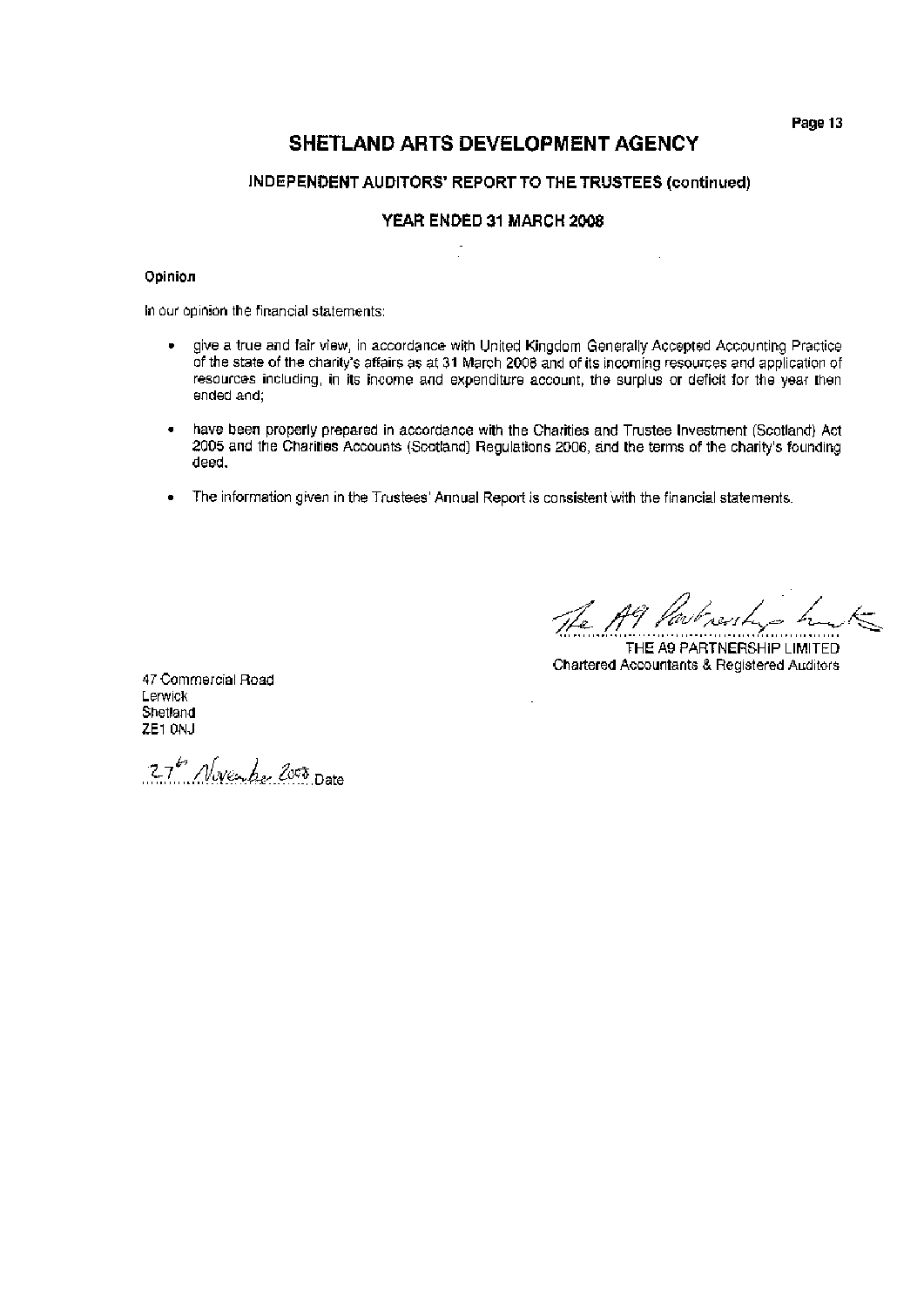# **STATEMENT OF FINANCIAL ACTIVITIES**

### **YEAR ENDED 31 MARCH 2008**

|                                                                   |                | 2007                |                   |                   |                     |              |
|-------------------------------------------------------------------|----------------|---------------------|-------------------|-------------------|---------------------|--------------|
|                                                                   |                |                     |                   | <b>Restricted</b> |                     |              |
|                                                                   |                | <b>Unrestricted</b> | <b>Restricted</b> | <b>Capital</b>    | Total               | Total        |
|                                                                   |                | <b>Funds</b>        | <b>Funds</b>      | <b>Fund</b>       | <b>Funds</b>        | <b>Funds</b> |
|                                                                   | <b>Notes</b>   | £                   | £                 | £                 | £                   | £            |
| <b>INCOMING RESOURCES</b>                                         |                |                     |                   |                   |                     |              |
| Incoming resources from generated funds                           | $\overline{c}$ | 224,433             | 26,522            | 0                 | 250,955             | 238,875      |
| Voluntary income                                                  | 3              | $\Omega$            | 15,945            | 0                 | 15,945              | 16,272       |
| Investment income                                                 | 4              | 15,150              | $\Omega$          | $\Omega$          | 15,150              | 6,081        |
| Incoming resources from charitable activities                     | 5              | 885,845             | 197,154           | 99,500            | 1,182,499           | 927,383      |
| <b>TOTAL INCOMING RESOURCES</b>                                   |                | 1,125,428           | 239,621           | 99,500            | 1,464,549           | 1,188,611    |
|                                                                   |                |                     |                   |                   |                     |              |
| <b>RESOURCES EXPENDED</b><br>Charitable activities                | 6              | 1,001,052           | 365,614           | 0                 | 1,366,666           | 1,144,281    |
|                                                                   | $\overline{7}$ | 10,400              |                   | 0                 | 10,400              | 5,000        |
| Governance costs                                                  |                |                     | 0                 |                   |                     |              |
| <b>TOTAL RESOURCES EXPENDED</b>                                   |                | 1,011,452           | 365,614           | 0                 | 1,377,066           | 1,149,281    |
| <b>NET INCOMING RESOURCES BEFORE TRANSFERS</b>                    |                | 113,976             | (125,993)         | 99,500            | 87,483              | 39,330       |
| Transfer between funds                                            |                | 106,874)            | 125,993           | 19,119)           | 0                   | $\mathbf 0$  |
| NET INCOMING RESOURCES FOR THE YEAR                               |                | 7,102               | 0                 | 80,381            | 87,483              | 39,330       |
| OTHER RECOGNISED GAINS AND LOSSES                                 |                |                     |                   |                   |                     |              |
| Grant repayment                                                   |                | 54,862)             | $\pmb{0}$         | $\mathbf 0$       | 54,862)<br>$\left($ | 0            |
| Movements and actuarial loss on defined benefit<br>pension scheme |                | 104,000)            | 0                 | 0                 | 104,000)            | 34,000       |
| <b>NET MOVEMENT IN FUNDS</b>                                      |                | 151,760)            | 0                 | 80,381            | 71,379)<br>$\left($ | 73,330       |
|                                                                   |                |                     |                   |                   |                     |              |
| <b>FUND BALANCES BROUGHT FORWARD</b><br><b>AT 1 APRIL 2007</b>    |                | 284,550             | $\mathbf 0$       | 0                 | 284,550             | 211,220      |
| Reclassified as restricted capital fund                           |                | 0                   | 0                 | 72,745            | 72,745              | 0            |
| <b>FUND BALANCES CARRIED FORWARD</b>                              |                |                     |                   |                   |                     |              |
| <b>AT 31 MARCH 2008</b>                                           |                | 132,790             | 0                 | 153,126           | 285,916             | 284,550      |

The Statement of Financial Activities includes all gains and losses in the year. All incoming resources and resources expended derive from continuing activities.

The notes on pages 15 to 24 form an integral part of these financial statements.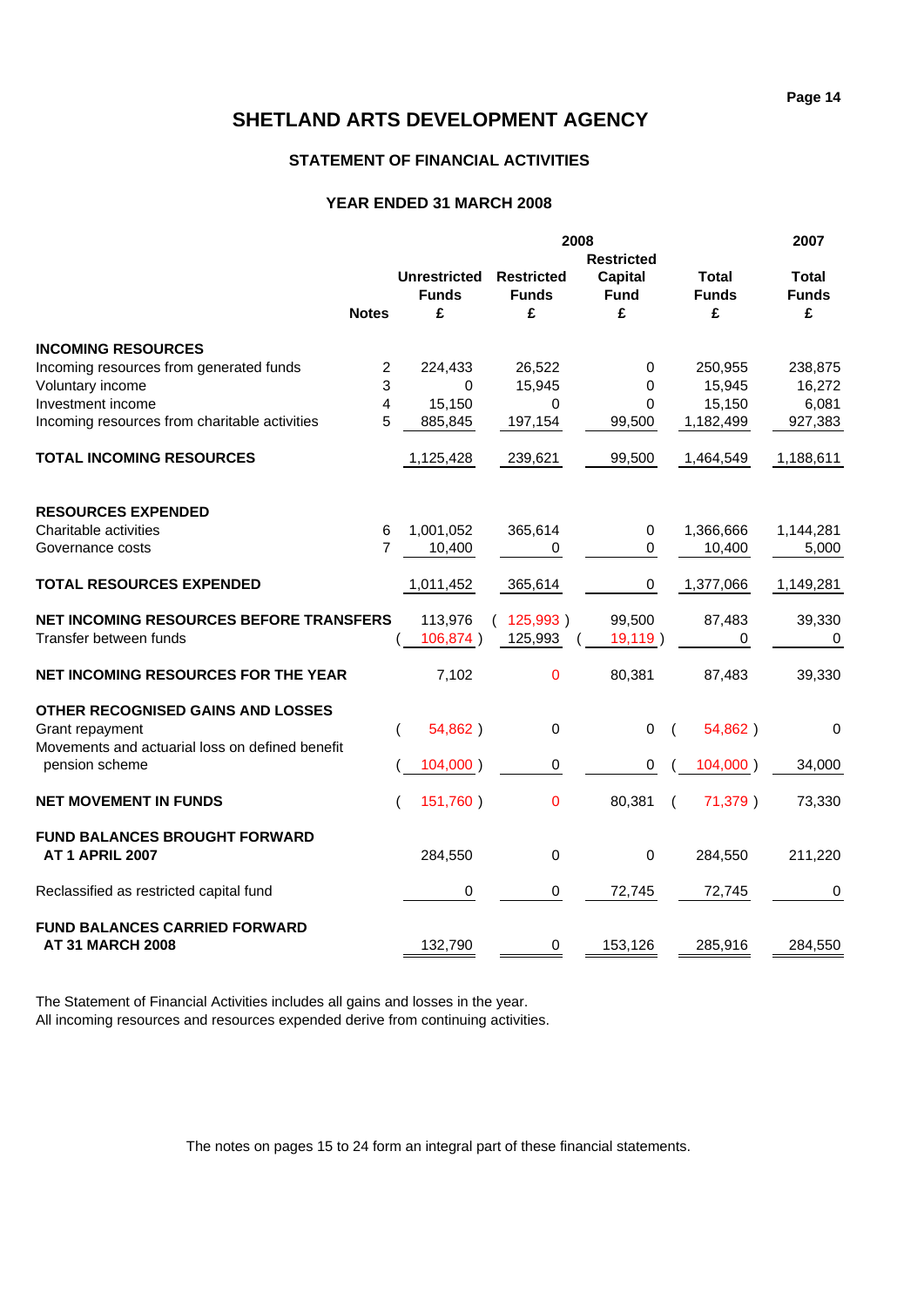# **BALANCE SHEET**

#### YEAR ENDED 31 MARCH 2008

| $\blacksquare$                         |              |         | 2008      |         | 2007         |
|----------------------------------------|--------------|---------|-----------|---------|--------------|
|                                        | <b>Notes</b> | £       | £         | £       | £            |
| <b>FIXED ASSETS</b>                    |              |         |           |         |              |
| Tangible                               | ₿            |         | 373,332   |         | 290,003      |
| <b>CURRENT ASSETS</b>                  |              |         |           |         |              |
| Stock                                  | 9            | 16,844  |           | 13,567  |              |
| Debtors and prepayments                | 10           | 57,914  |           | 83,051  |              |
| Bank current accounts                  |              | 72,853  |           | 140,291 |              |
| Cash in hand                           |              | 1,038   |           | 432     |              |
|                                        |              | 148,649 |           | 237,341 |              |
| <b>CURRENT LIABILITIES</b>             |              |         |           |         |              |
| Creditors and accruats                 | 11           | 95,065  |           | 132,562 |              |
| Bank overdraft                         |              | 0       |           | 487     |              |
|                                        |              | 95,065  |           | 133,049 |              |
| <b>NET CURRENT ASSETS</b>              |              |         | 53,584    |         | 104,292      |
| DEFERRED INCOME PROVISION              | 12           |         | 0)<br>€   |         | 72,745)<br>ţ |
| PROVISIONS FOR LIABILITIES AND CHARGES |              |         |           |         |              |
| Pension fund deficit                   |              |         | (141,000) |         | 37,000 }     |
|                                        |              |         |           |         |              |
|                                        |              |         | 285,916   |         | 284,550      |
|                                        |              |         |           |         |              |
| <b>FUNDS</b>                           | 17           |         |           |         |              |
| <b>RESTRICTED FUNDS</b>                |              |         | 153,126   |         | 0            |
| UNRESTRICTED FUNDS                     |              |         | 132,790   |         | 284,550      |
|                                        |              |         |           |         |              |
|                                        |              |         | 285,916   |         | 284,550      |
|                                        |              |         |           |         |              |

These accounts were approved by the Trustees on  $24^{\text{th}}$ ND43W334 2008.

 $\mathcal{C}_{\mathbf{r}^{\mathbf{z}}}$  Cr  $\mathbf{c}$ 

ald (! Trustee

Trustee

The notes on pages 15 to 24 form an integral part of these financial statements.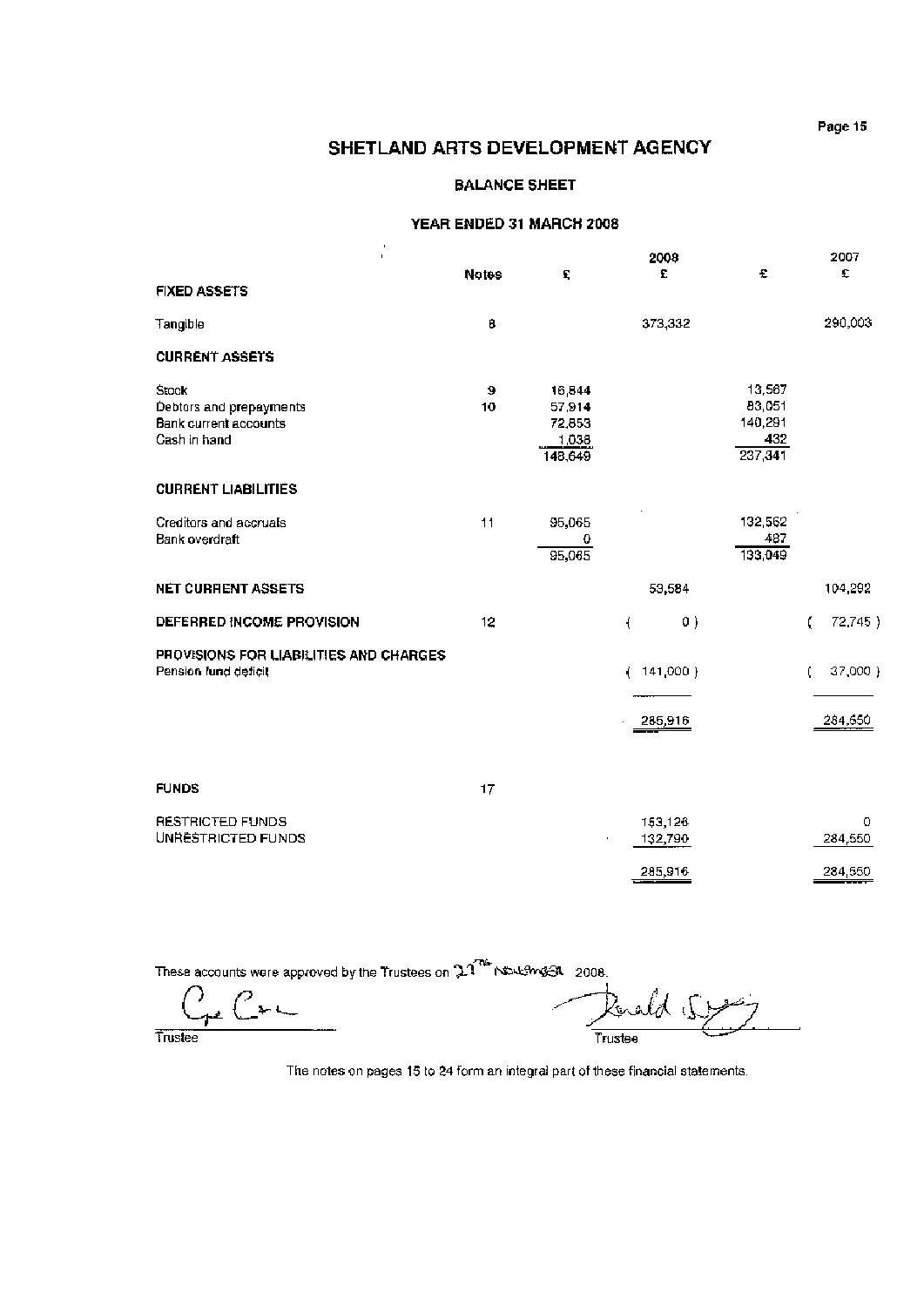# **NOTES TO THE FINANCIAL STATEMENTS**

# **YEAR ENDED 31 MARCH 2008**

#### **1. ACCOUNTING POLICIES**

#### **Basis of accounting**

The accounts are prepared under the historical cost convention, and include the results of the charity's operations which are described in the Trustees' Report and all of which are continuing.

In preparing the financial statements the charity follows best practice as laid down in the Statement of Recommended Practice Accounting and Reporting by charities (SORP 2005) and applicable accounting standards and are in accordance with the Charities Accounts (Scotland) Regulations 2006.

#### **Fixed Assets**

 Fixed assets are initially stated at cost. Heritable property is included at the valuation on transfer from Shetland Arts Trust at April 2006. Depreciation is provided on all tangible fixed assets at rates calculated to write off the cost or valuation, less estimated residual value, of each asset evenly over its expected useful life.

The following rates of depreciation have been used:

| Equipment        | 20% reducing balance |
|------------------|----------------------|
| Computers        | 20% straight line    |
| <b>Paintings</b> | $0\%$                |

#### **Capital Grants**

Capital grants are taken into account when they become receivable.

#### **Revenue Grants**

Revenue grants are taken into account when they become receivable.

#### **Creditors**

Funds are included in creditors when authorised and committed.

#### **Stocks**

Stocks are stated at the lower of cost and net realisable value. Net realisable value is based on estimated selling price less any further costs expected to be incurred on disposal.

### **Pensions**

Eligible employees of the Shetland Arts Development Agency are members of the Local Government Pension Scheme, a defined benefit statutory scheme, administered by Shetland Islands Council in accordance with the Local Government Pension Scheme (Scotland) Regulations 1998 as amended. The contributions to the scheme are charged to the profit and loss account so as to spread the cost of pensions over the service lives of employees.

#### **Incoming Resources**

Grants are recognised when the entitlement to the grant is confirmed. Grants for the purchase of equipment and towards initial setting up of projects are credited in full to the various activities in furtherance of the Charity's objects in the year in which they are received.

 Donations, legacies and similar incoming resources are included in the year in which they are receivable, which is when the charity becomes entitled to the resource.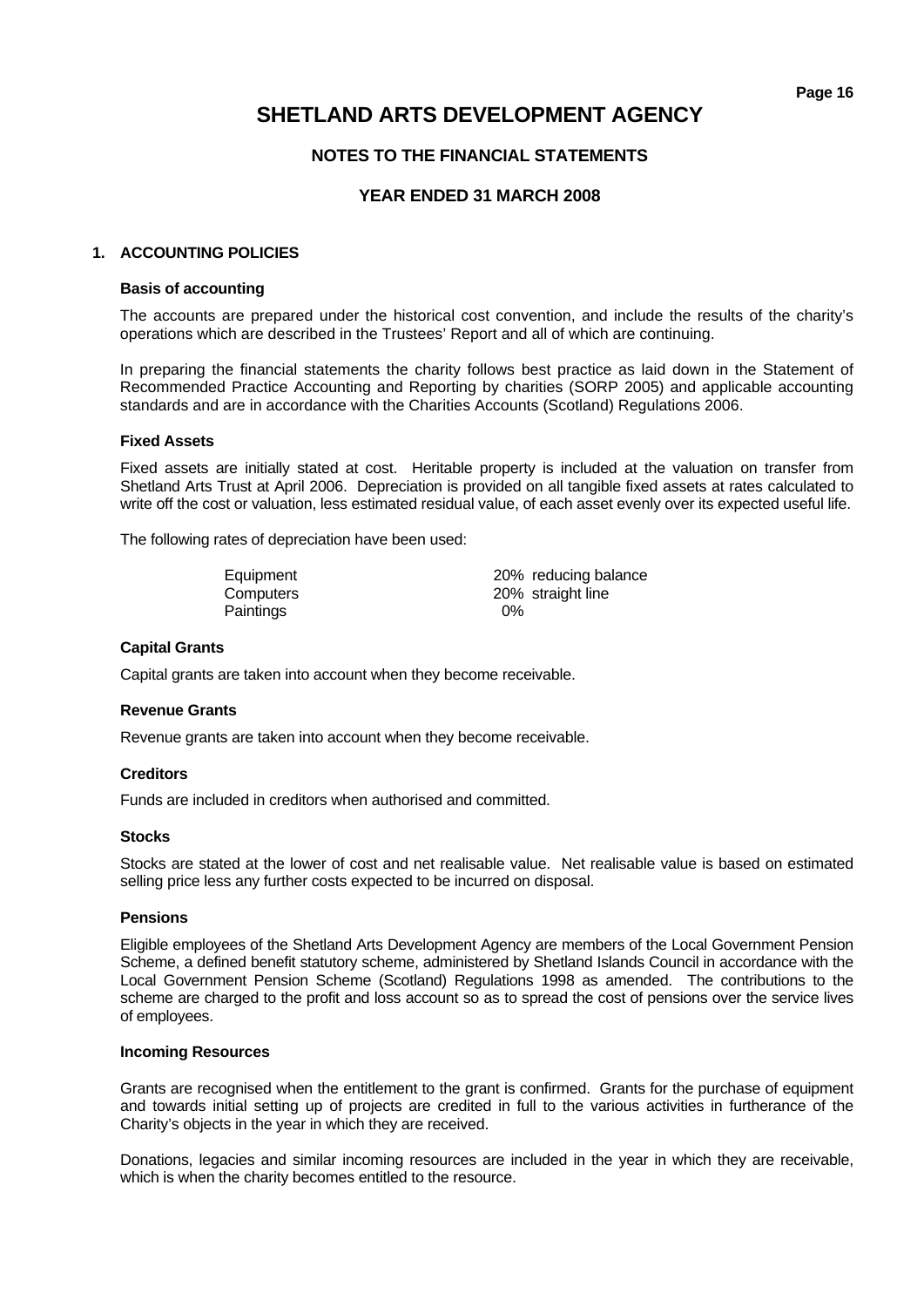# **SHETLAND ARTS DEVELOPMENT AGENCY**

# **NOTES TO THE FINANCIAL STATEMENTS**

# **YEAR ENDED 31 MARCH 2008**

### **1. ACCOUNTING POLICIES (continued)**

#### **Resources Expended**

 All expenditure is accounted for on an accruals basis and is recognised when there is a legal or constructive obligation to pay for expenditure. All costs have been directly attributed to one of the functional categories of resources expended in the Statement of Financial Activities.

#### **Funds**

 With the adoption of the statement of recommended practice, funds require to be classified between restricted funds which are subject to specific terms as to their use laid down by the donor and unrestricted funds which can be used at the discretion of the Trustees in the furtherance of the objectives of the Trust.

Restricted Capital Funds are grant funding that has been received in respect of specific capital expenditure.

#### **Operating lease agreements**

 Rentals applicable to operating leases where substantially all of the benefits and risks of ownership remain with the lessor are charged against profits on a straight line basis over the period of the lease.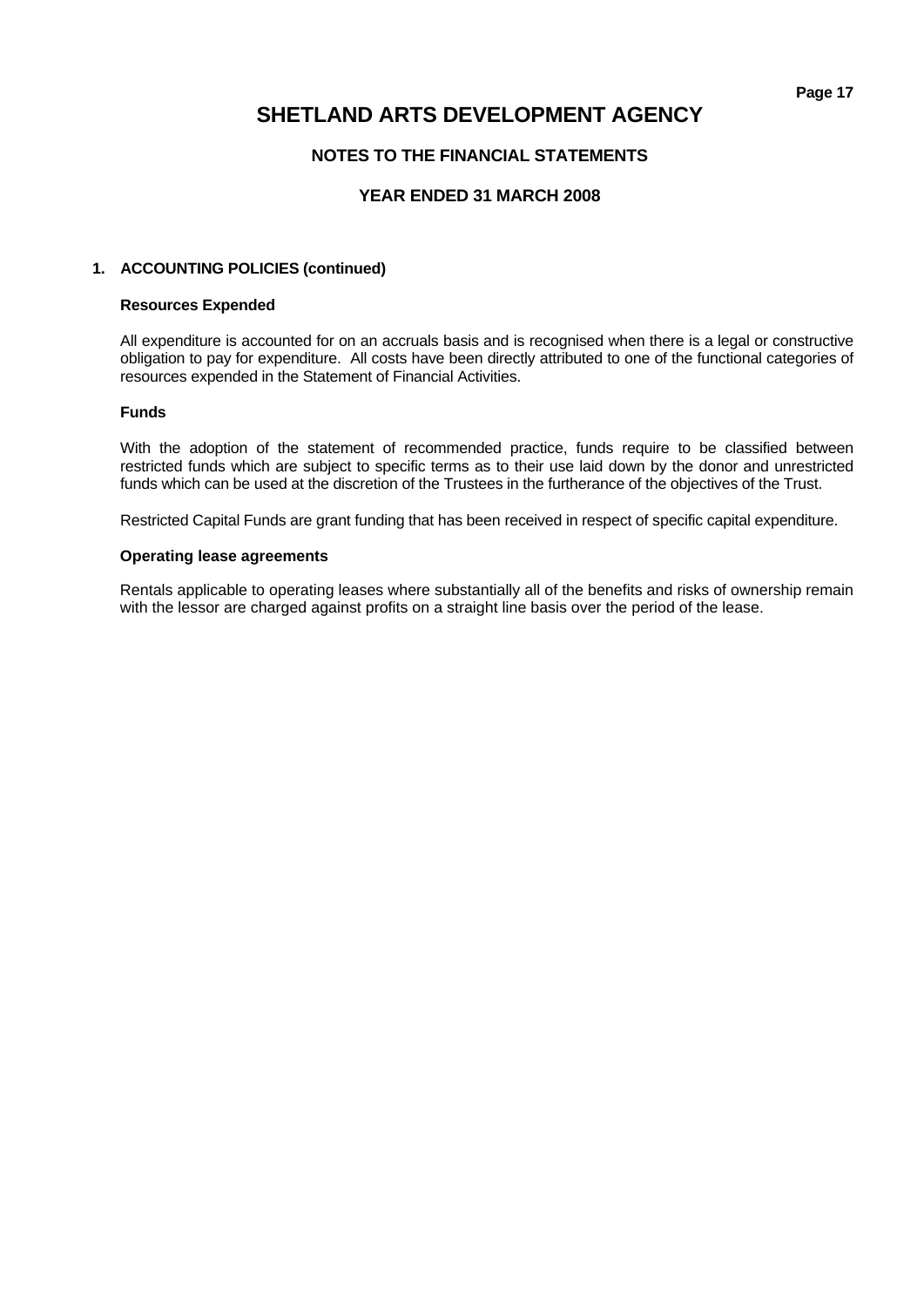# **NOTES TO THE FINANCIAL STATEMENTS**

|    |                                               |                                     |                                   | 2007                           |                              |                              |
|----|-----------------------------------------------|-------------------------------------|-----------------------------------|--------------------------------|------------------------------|------------------------------|
|    |                                               |                                     |                                   | <b>Restricted</b>              |                              |                              |
|    |                                               | <b>Unrestricted</b><br><b>Funds</b> | <b>Restricted</b><br><b>Funds</b> | <b>Capital</b><br><b>Funds</b> | <b>Total</b><br><b>Funds</b> | <b>Total</b><br><b>Funds</b> |
|    |                                               | £                                   | £                                 | £                              | £                            | £                            |
| 2. | Incoming resources from generated funds       |                                     |                                   |                                |                              |                              |
|    | Box office                                    | 95,619                              | 0                                 | $\mathbf 0$                    | 95,619                       | 113,131                      |
|    | Ancillary earned income                       |                                     |                                   |                                |                              |                              |
|    | Garrison Theatre hire income                  | 7,362                               | 0                                 | 0                              | 7,362                        | 7,687                        |
|    | <b>Sales</b>                                  | 16,796                              | 0                                 | $\mathbf 0$                    | 16,796                       | 1,803                        |
|    | Bonhoga shop                                  | 21,519                              | 0                                 | 0                              | 21,519                       | 18,828                       |
|    | <b>Exhibition sales</b>                       | 26,454                              | 0                                 | 0                              | 26,454                       | 32,495                       |
|    | Bonhoga café                                  | 51,150                              | 0                                 | 0                              | 51,150                       | 41,745                       |
|    | Music courses                                 | 0                                   | 15,083                            | 0                              | 15,083                       | 11,721                       |
|    | Craft courses                                 | 0                                   | 660                               | 0                              | 660                          | 1,627                        |
|    | Dance workshops                               | 0                                   | 0                                 | 0                              | $\mathbf 0$                  | 984                          |
|    | Miscellaneous income                          | 5,533                               | $\mathbf 0$                       | 0                              | 5,533                        | 6,614                        |
|    | Insurance claims                              | 0                                   | 5,681                             | 0                              | 5,681                        | 0                            |
|    | Other earned income                           | 0                                   | 5,098                             | $\pmb{0}$                      | 5,098                        | 2,240                        |
|    |                                               | 224,433                             | 26,522                            | 0                              | 250,955                      | 238,875                      |
|    | 3. Voluntary income                           |                                     |                                   |                                |                              |                              |
|    | <b>Business sponsorships</b>                  | 0                                   | 3,089                             | 0                              | 3,089                        | 10,000                       |
|    | Donations                                     | $\mathbf 0$                         | 12,856                            | $\mathbf 0$                    | 12,856                       | 6,272                        |
|    |                                               | 0                                   | 15,945                            | 0                              | 15,945                       | 16,272                       |
|    |                                               |                                     |                                   |                                |                              |                              |
| 4. | <b>Investment income</b>                      |                                     |                                   |                                |                              |                              |
|    | Bank interest received                        | 15,150                              | 0                                 | 0                              | 15,150                       | 6,081                        |
| 5. | Incoming resources from charitable activities |                                     |                                   |                                |                              |                              |
|    | Scottish Arts Council revenue grants          | 155,250                             | 0                                 | 0                              | 155,250                      | 84,226                       |
|    | Project funding (Voted and lottery)           | 0                                   | 31,608                            | $\pmb{0}$                      | 31,608                       | 0                            |
|    | Local Authority - Revenue funding             | 730,595                             | 0                                 | 0                              | 730,595                      | 610,000                      |
|    | Local Authority - Project funding             | 0                                   | 129,151                           | 99,500                         | 228,651                      | 40,512                       |
|    | Other public funds                            | 0                                   | 36,395                            | 0                              | 36,395                       | 169,450                      |
|    | Release from deferred income provision        | $\pmb{0}$                           | 0                                 | 0                              | 0                            | 23,195                       |
|    |                                               | 885,845                             | 197,154                           | 99,500                         | 1,182,499                    | 927,383                      |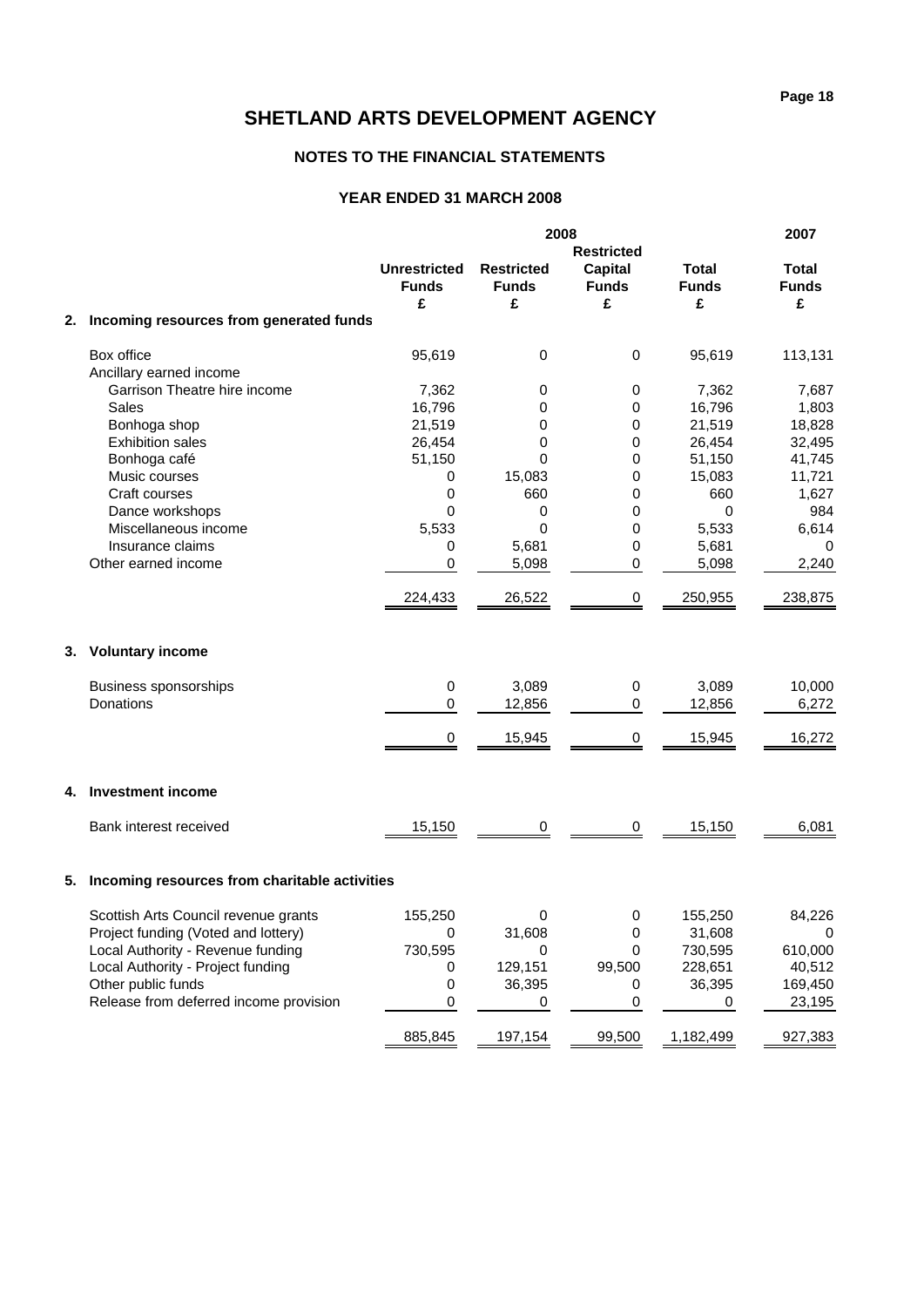# **NOTES TO THE FINANCIAL STATEMENTS**

|                                      |              |                                          | 2008                                   |                              |                            |                            |
|--------------------------------------|--------------|------------------------------------------|----------------------------------------|------------------------------|----------------------------|----------------------------|
|                                      |              |                                          |                                        | <b>Restricted</b>            |                            |                            |
|                                      | <b>Notes</b> | <b>Unrestricted</b><br><b>Funds</b><br>£ | <b>Restricted</b><br><b>Funds</b><br>£ | Capital<br><b>Funds</b><br>£ | Total<br><b>Funds</b><br>£ | Total<br><b>Funds</b><br>£ |
| 6. Charitable activities expenditure |              |                                          |                                        |                              |                            |                            |
| All staff costs                      | 6a           | 737,373                                  | 0                                      | 0                            | 737,373                    | 542,022                    |
| Programme                            | 6b           | 0                                        | 299,696                                | $\mathbf 0$                  | 299,696                    | 380,997                    |
| Programme marketing                  |              | 0                                        | 62,918                                 | $\mathbf 0$                  | 62,918                     | 8,547                      |
| Education                            |              | $\mathbf 0$                              | 3,000                                  | $\mathbf 0$                  | 3,000                      | 4,514                      |
| Overheads                            | 6c           | 205,841                                  | $\pmb{0}$                              | $\mathbf 0$                  | 205,841                    | 154,201                    |
| Other expenses                       | 6d           | 57,838                                   | $\pmb{0}$                              | $\pmb{0}$                    | 57,838                     | 54,000                     |
|                                      |              | 1,001,052                                | 365,614                                | 0                            | 1,366,666                  | 1,144,281                  |
| 6a. All staff costs                  |              |                                          |                                        |                              |                            |                            |
| <b>Salaries</b>                      |              | 573,814                                  | 0                                      | $\mathbf 0$                  | 573,814                    | 451,613                    |
| Salaries - recharged                 |              | 8,588                                    | 0                                      | 0                            | 8,588                      | 0                          |
| <b>Relief Staff</b>                  |              | 2,539                                    | 0                                      | $\pmb{0}$                    | 2,539                      | $\mathbf 0$                |
| Pension costs                        |              | 58,482                                   | $\pmb{0}$                              | $\mathbf 0$                  | 58,482                     | 44,666                     |
|                                      | 15           | 643,423                                  | $\mathbf 0$                            | $\mathbf 0$                  | 643,423                    | 496,279                    |
| Staff training                       |              | 11,917                                   | 0                                      | $\pmb{0}$                    | 11,917                     | 8,244                      |
| Recruitment and relocation           |              | 44,656                                   | 0                                      | $\pmb{0}$                    | 44,656                     | 8,546                      |
| Mileage and car allowance            |              | 16,481                                   | $\mathbf 0$                            | $\mathbf 0$                  | 16,481                     | 16,062                     |
| Travel                               |              | 17,086                                   | 0                                      | $\mathbf 0$                  | 17,086                     | 12,891                     |
| Volunteer expenses                   |              | 3,810                                    | $\Omega$                               | $\Omega$                     | 3,810                      | $\pmb{0}$                  |
|                                      |              | 737,373                                  | 0                                      | $\pmb{0}$                    | 737,373                    | 542,022                    |
| 6b. Programme                        |              |                                          |                                        |                              |                            |                            |
| Programming                          |              | $\mathsf 0$                              | 292,526                                | $\boldsymbol{0}$             | 292,526                    | 380,997                    |
| Cinema and music venue               |              | $\pmb{0}$                                | 4,557                                  | $\pmb{0}$                    | 4,557                      | $\pmb{0}$                  |
| <b>Shetland Box Office</b>           |              | $\pmb{0}$                                | 2,613                                  | $\pmb{0}$                    | 2,613                      | $\mathbf 0$                |
|                                      |              | 0                                        | 299,696                                | $\pmb{0}$                    | 299,696                    | 380,997                    |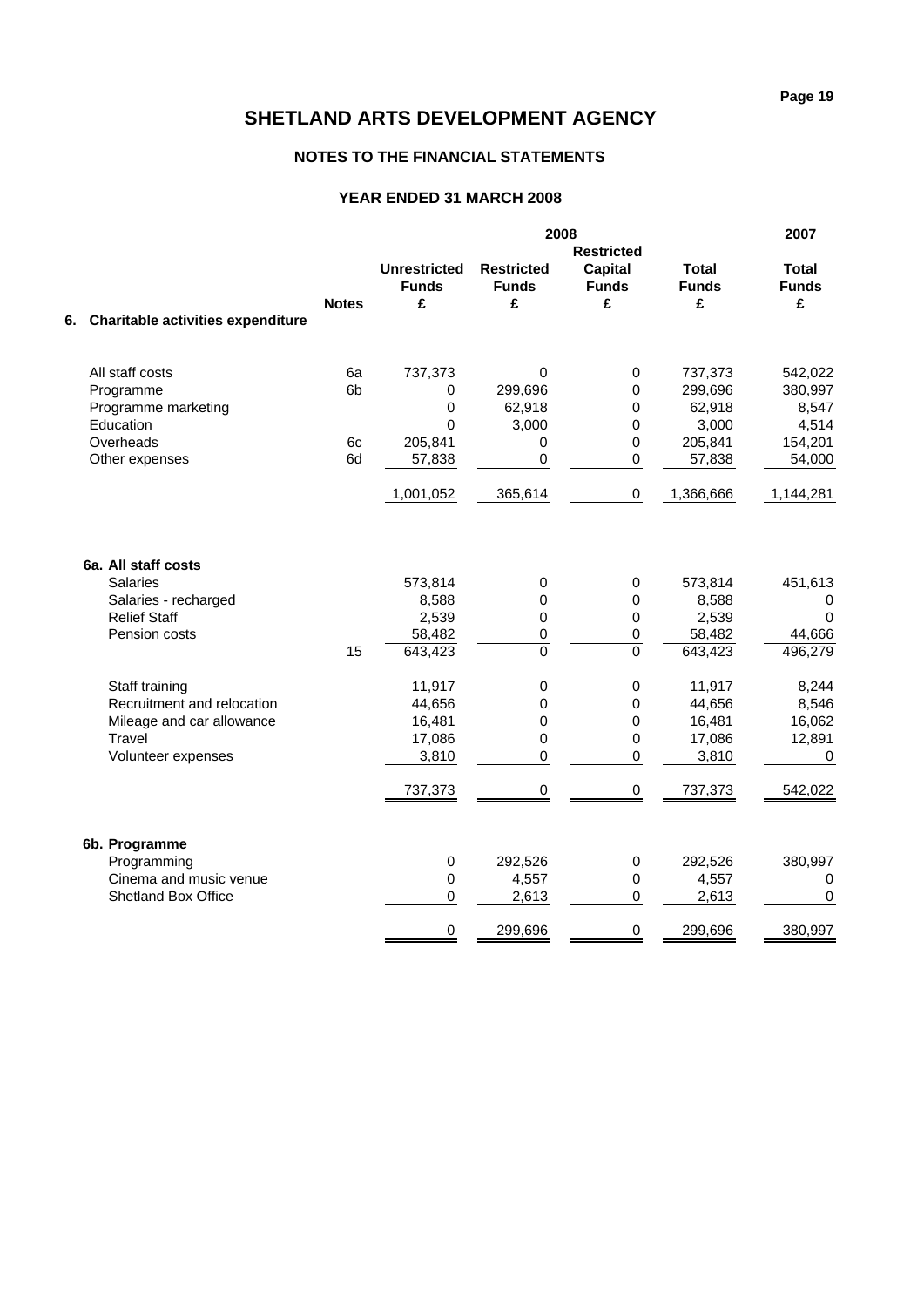# **NOTES TO THE FINANCIAL STATEMENTS**

|                                 |                     |                   | 2007              |              |                  |
|---------------------------------|---------------------|-------------------|-------------------|--------------|------------------|
|                                 |                     |                   | <b>Restricted</b> |              |                  |
|                                 | <b>Unrestricted</b> | <b>Restricted</b> | <b>Capital</b>    | <b>Total</b> | <b>Total</b>     |
|                                 | <b>Funds</b>        | <b>Funds</b>      | <b>Funds</b>      | <b>Funds</b> | <b>Funds</b>     |
|                                 | £                   | £                 | £                 | £            | £                |
| 6c. Overheads                   |                     |                   |                   |              |                  |
| Stationery                      | 6,515               | 0                 | $\pmb{0}$         | 6,515        | 3,272            |
| Equipment                       | 6,387               | 0                 | 0                 | 6,387        | 3,578            |
| Bank interest paid              | 66                  | 0                 | $\pmb{0}$         | 66           | 93               |
| <b>ICT</b>                      | 13,782              | 0                 | 0                 | 13,782       | $\mathbf 0$      |
| Photocopier lease               | 14,953              | 0                 | 0                 | 14,953       | 8,973            |
| Electricity                     | 13,891              | 0                 | $\mathbf 0$       | 13,891       | 7,711            |
| Telephone and fax               | 2,845               | 0                 | $\pmb{0}$         | 2,845        | 3,737            |
| Cleaning                        | 8,708               | 0                 | $\pmb{0}$         | 8,708        | 3,166            |
| Postage                         | 5,393               | 0                 | 0                 | 5,393        | 3,668            |
| Trustee expenses                | 250                 | 0                 | 0                 | 250          | 1,466            |
| Hospitality                     | 1,433               | 0                 | 0                 | 1,433        | 0                |
| Legal and professional fees     | 761                 | 0                 | 0                 | 761          | 1,761            |
| Accountancy fees                | 10,480              | 0                 | 0                 | 10,480       | 0                |
| Bank charges                    | 1,137               | 0                 | $\pmb{0}$         | 1,137        | 1,247            |
| Publications and subscriptions  | 2,159               | 0                 | $\pmb{0}$         | 2,159        | 4,954            |
| Licences                        | 2,389               | 0                 | 0                 | 2,389        | 1,596            |
| Rates                           | 4,716               | 0                 | $\mathbf 0$       | 4,716        | 2,175            |
| Office lease                    | 37,055              | 0                 | $\pmb{0}$         | 37,055       | 31,107           |
| Storage facilities              | 7,620               | 0                 | 0                 | 7,620        | 4,960            |
| Repairs and maintenance         | 6,333               | 0                 | 0                 | 6,333        | 6,724            |
| General overheads               | 11,559              | 0                 | $\pmb{0}$         | 11,559       | 7,427            |
| <b>Relocation to Toll Clock</b> | 2,350               | 0                 | $\pmb{0}$         | 2,350        | 6,739            |
| Insurance                       | 11,616              | 0                 | 0                 | 11,616       | 12,410           |
| Depreciation                    | 29,192              | 0                 | $\mathbf 0$       | 29,192       | 31,941           |
| Payroll processing              | 4,251               | $\pmb{0}$         | $\pmb{0}$         | 4,251        | 5,496            |
|                                 | 205,841             | $\mathbf 0$       | $\pmb{0}$         | 205,841      | 154,201          |
| 6d. Other expenses              |                     |                   |                   |              |                  |
| Food stock purchases            | 28,167              | 0                 | $\pmb{0}$         | 28,167       | 19,869           |
| Shop stock purchases            | 15,657              | 0                 | 0                 | 15,657       | 34,131           |
| Gallery stock purchases         | 10,738              | 0                 | 0                 | 10,738       | $\mathbf 0$      |
| Craft stock purchases           | 3,276               | 0                 | $\pmb{0}$         | 3,276        | 0                |
|                                 | 57,838              | $\pmb{0}$         | 0                 | 57,838       | 54,000           |
| 7.<br><b>Governance costs</b>   |                     |                   |                   |              |                  |
| Audit fee                       | 6,000               | $\pmb{0}$         | $\boldsymbol{0}$  | 6,000        | 5,000            |
| Actuary fee                     | 4,400               | 0                 | $\pmb{0}$         | 4,400        | $\boldsymbol{0}$ |
|                                 | 10,400              | $\pmb{0}$         | $\boldsymbol{0}$  | 10,400       | 5,000            |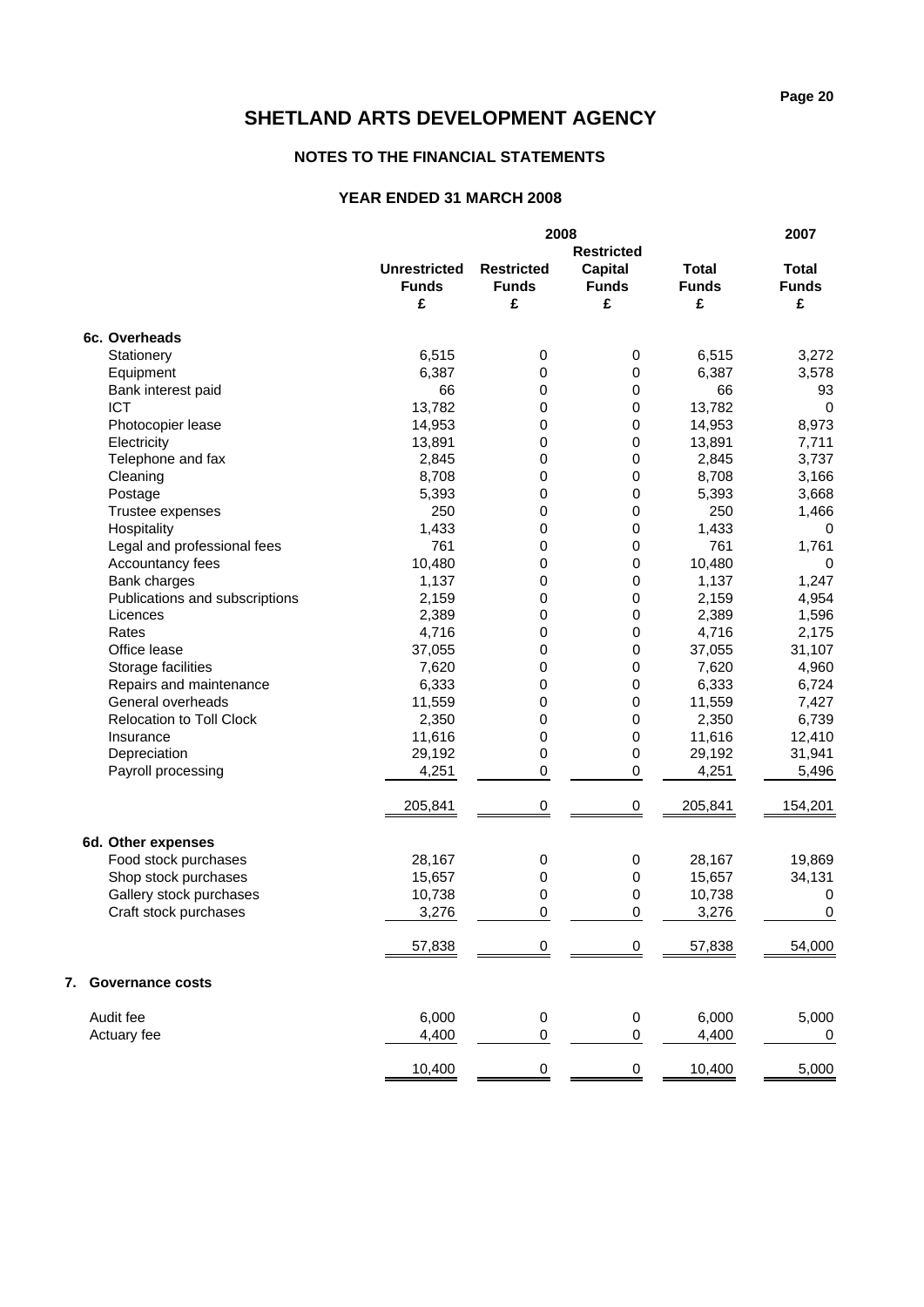# **NOTES TO THE FINANCIAL STATEMENTS**

# **YEAR ENDED 31 MARCH 2008**

### **8. TANGIBLE FIXED ASSETS**

|                         | Heritage<br><b>Property</b><br>£ | <b>Equipment</b><br>£ | <b>Paintings</b><br>£ | <b>Total</b><br>£ |
|-------------------------|----------------------------------|-----------------------|-----------------------|-------------------|
| <b>COST/VALUATION</b>   |                                  |                       |                       |                   |
| As at 1 April 2007      | 170,000                          | 284,330               | 2,862                 | 457,192           |
| Additions during period | 99,450                           | 13,074                | 0                     | 112,524           |
| Disposals during period | 0                                | $\Omega$              | 0                     | 0                 |
| As at 31 March 2008     | 269,450                          | 297,404               | 2,862                 | 569,716           |
| <b>DEPRECIATION</b>     |                                  |                       |                       |                   |
| As at 1 April 2007      | $\Omega$                         | 167,189               | 0                     | 167,189           |
| Charge for period       | 0                                | 29,195                | 0                     | 29,195            |
| Disposals during period | O                                | 0                     | 0                     | 0                 |
| As at 31 March 2008     | 0                                | 196,384               | 0                     | 196,384           |
| <b>NET BOOK VALUE</b>   |                                  |                       |                       |                   |
| As at 31 March 2008     | 269,450                          | 101,020               | 2,862                 | 373,332           |
| As at 1 April 2007      | 170,000                          | 117,141               | 2,862                 | 290,003           |
|                         |                                  |                       |                       |                   |

The heritage property is the Weisdale Mill building.

| 9.  | <b>STOCK</b>                     | 2008<br>£ | 2007<br>£   |
|-----|----------------------------------|-----------|-------------|
|     | General stock                    | 33        | 199         |
|     | Weisdale Mill sales area stock   | 10,271    | 9,065       |
|     | Weisdale Mill café stock         | 628       | 541         |
|     | Dialect Programme book stock     | 3,622     | 3,748       |
|     | Under Canvas CD stock            | $\Omega$  | 14          |
|     | Garrison Theatre tuck shop stock | 930       | $\mathbf 0$ |
|     | Lise Sinclair CD                 | 1,360     | 0           |
|     |                                  | 16,844    | 13,567      |
|     |                                  | 2008      | 2007        |
| 10. | <b>DEBTORS</b>                   | £         | £           |
|     | Trade debtors                    | 23,276    | 36,893      |
|     | Accrued income                   | 21,710    | 28,444      |
|     | Prepayments                      | 3,129     | 3,922       |
|     | <b>VAT</b>                       | 9,799     | 13,792      |
|     |                                  | 57,914    | 83,051      |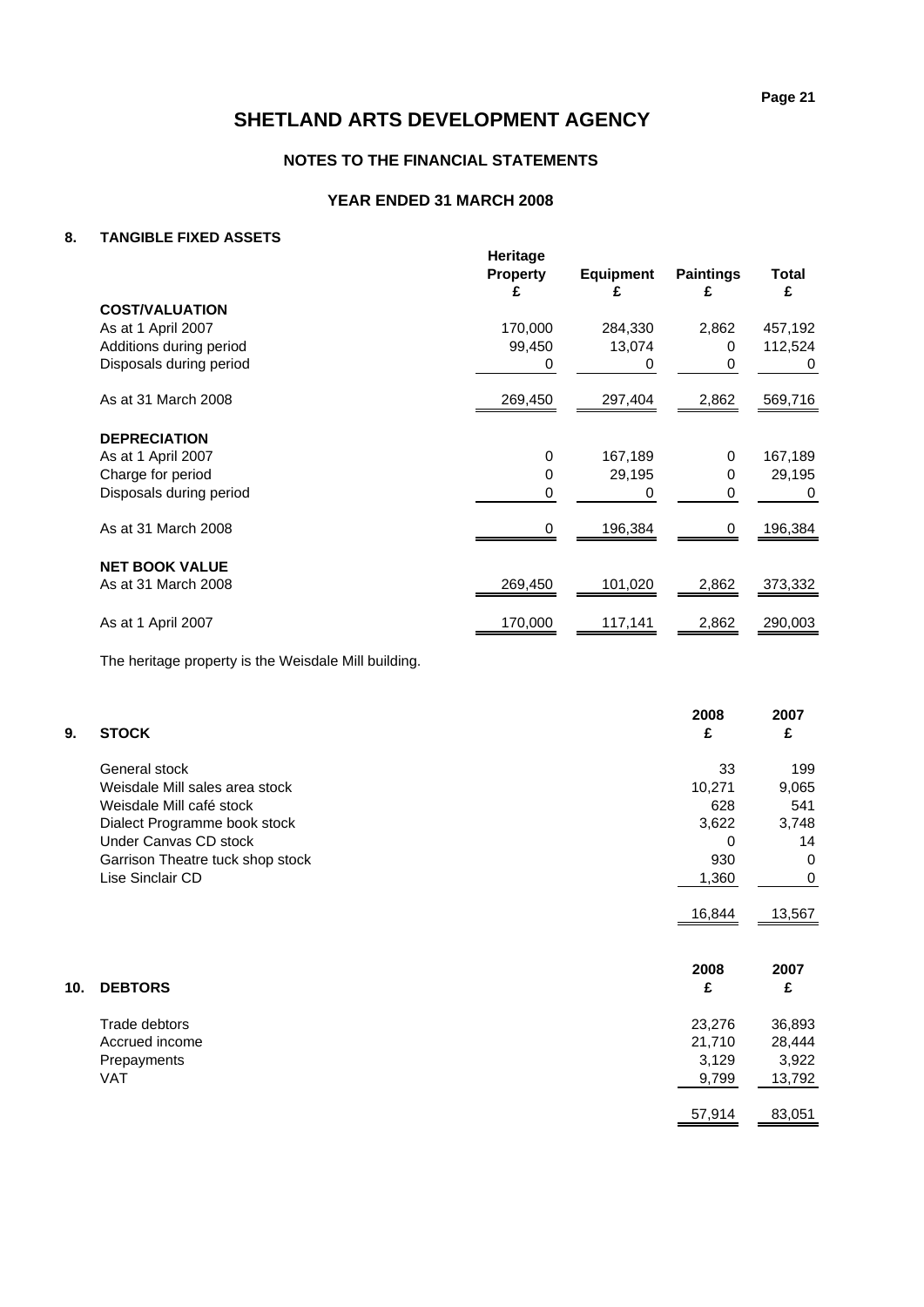### **NOTES TO THE FINANCIAL STATEMENTS**

### **YEAR ENDED 31 MARCH 2008**

| <b>11. CREDITORS</b>                       | 2008<br>£ | 2007<br>£ |
|--------------------------------------------|-----------|-----------|
| Trade creditors                            | 5,216     | 29,986    |
| Deferred income                            | 64,192    | 25,586    |
| Accruals                                   | 25,657    | 76,990    |
|                                            | 95,065    | 132,562   |
| <b>12. DEFERRED INCOME PROVISION</b>       | 2008<br>£ | 2007<br>£ |
| As at 1 April 2007                         | 72,745    | 78,170    |
| Capital grant received                     |           | 17,770    |
|                                            | 72,745    | 95,940    |
| Reclassified as restricted capital fund    | 72,745    |           |
| Released to income and expenditure account | 0)        | 23,195)   |
| As at 31 March 2008                        | 0         | 72,745    |

#### **13. PENSION SCHEME**

Shetland Arts Development Agency provides pension arrangements to eligible employees through a defined benefits scheme and the related costs are assessed in accordance with the advice of Hymans Robertson, Independent Qualified Actuaries.

| Assumptions as at    | 31 March 2008<br>% per annum | 31 March 2007<br>% per annum |
|----------------------|------------------------------|------------------------------|
| Inflation assumption | 3.6%                         | 3.2%                         |
| Salary increases     | 5.1%                         | 4.7%                         |
| Pension increases    | 3.6%                         | 3.2%                         |
| Discount rate        | 6.9%                         | 5.4%                         |

### **Assets (Employer Share)**

|              | Long term<br>rate of return<br>expected at<br>31 March 2008 | <b>Fund</b><br>value at<br>31 March 2008<br>£ 000 | Long term<br>rate of return<br>expected at<br>31 March 2007 | <b>Fund</b><br>value at<br>31 March 2007<br>£ 000 |
|--------------|-------------------------------------------------------------|---------------------------------------------------|-------------------------------------------------------------|---------------------------------------------------|
| Equities     | 7.7%                                                        | 376                                               | 7.8%                                                        | 393                                               |
| <b>Bonds</b> | 5.7%                                                        | 26                                                | 4.9%                                                        | 32                                                |
| Property     | 5.7%                                                        | 21                                                | 5.8%                                                        | $\mathbf 0$                                       |
| Cash         | 4.8%                                                        | 26                                                | 4.9%                                                        | 12                                                |
| Total        | 7.3%                                                        | 449                                               | 7.2%                                                        | 437                                               |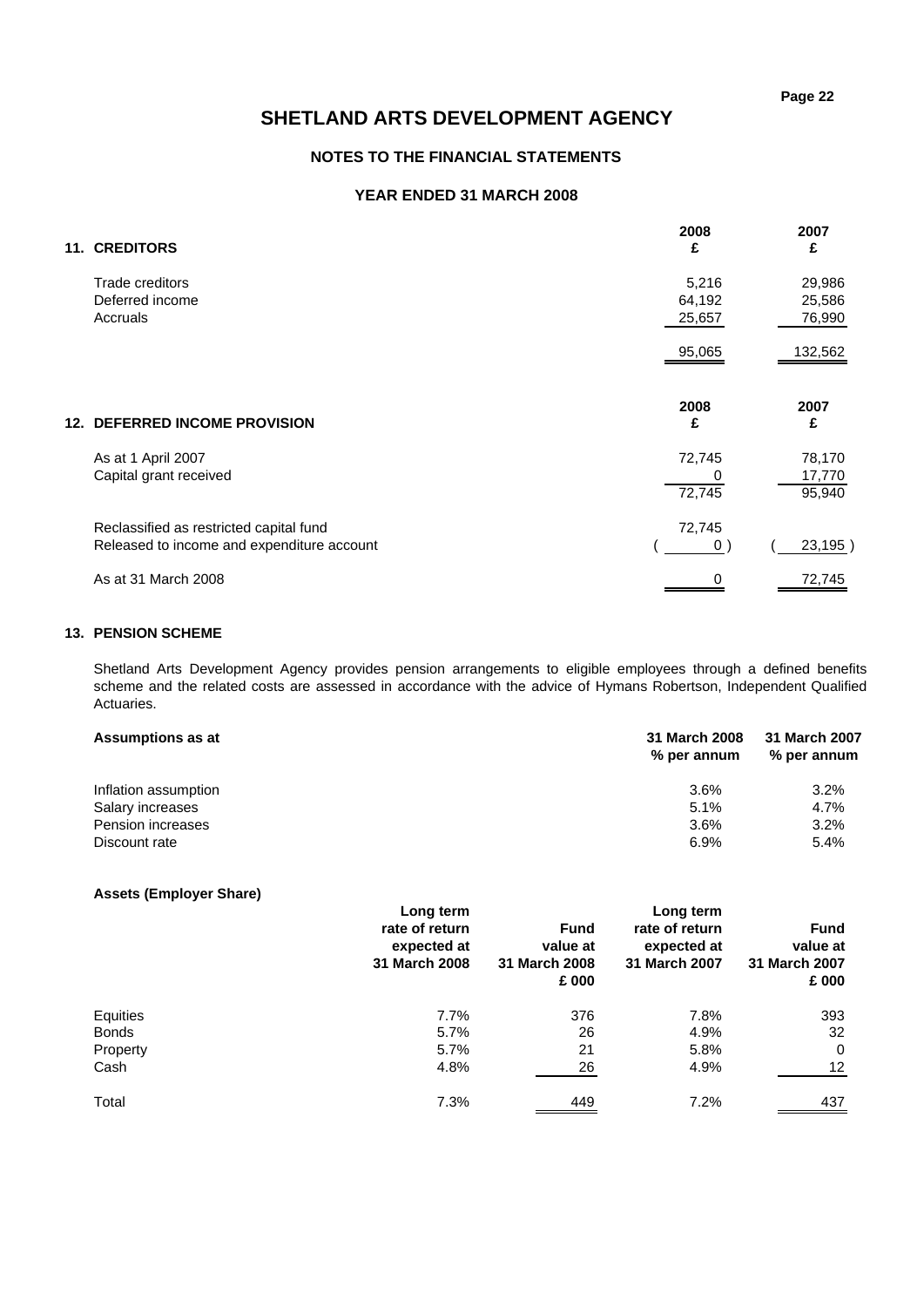# **NOTES TO THE FINANCIAL STATEMENTS**

# **YEAR ENDED 31 MARCH 2008**

# **13. PENSION SCHEME (Continued)**

| Net Pension Asset as at                                                      | 31 March 2008<br>£ 000 | 31 March 2007<br>£ 000 |
|------------------------------------------------------------------------------|------------------------|------------------------|
| <b>Estimated Employer Assets</b>                                             | 449                    | 437                    |
| Present value of scheme liabilities<br>Present value of unfunded liabilities | 558<br>32              | 474                    |
| Total value of liabilities                                                   | 590                    | 474                    |
| Net Pension (liability)/asset                                                | 141                    |                        |

### **Analysis of amount charged to operating surplus**

| Amount charged to operating profit | 31 March 2008<br>£ 000 | 31 March 2007<br>£ 000 |  |  |
|------------------------------------|------------------------|------------------------|--|--|
| Service cost                       | 68                     | 62                     |  |  |
| Past service cost                  | 0                      | 16)                    |  |  |
| Curtailment and settlements        | 91                     |                        |  |  |
| <b>Total operating charge</b>      | 159                    | 46                     |  |  |

| Analysis of the amount credited to other finance income                                       | 31 March 2008<br>£ 000 | 31 March 2007<br>£ 000 |
|-----------------------------------------------------------------------------------------------|------------------------|------------------------|
| Expected return on assets pension scheme liabilites<br>Interest on Pension Scheme liabilities | 34<br>30               | 26<br>21               |
| <b>Net Returns</b>                                                                            |                        | 5                      |
| <b>Net Revenue Account Cost</b>                                                               | 155                    | 41                     |

| Analysis of amount recognised in statement of total<br>recognised gains and losses (STRGL)                           | 31 March 2008<br>£ 000 |     | 31 March 2007<br>£ 000 |    |
|----------------------------------------------------------------------------------------------------------------------|------------------------|-----|------------------------|----|
| Actual return less expected return on pension scheme assets                                                          |                        | 67) |                        |    |
| Experience gains and losses arising on the scheme liabilities<br>Changes in assumptions underlying the present value |                        | 52) |                        | 9) |
| of the scheme liabilities                                                                                            |                        | 110 |                        | 39 |
| Actuarial gain/(deficit) which would be recognised in STRGL                                                          |                        |     |                        | 34 |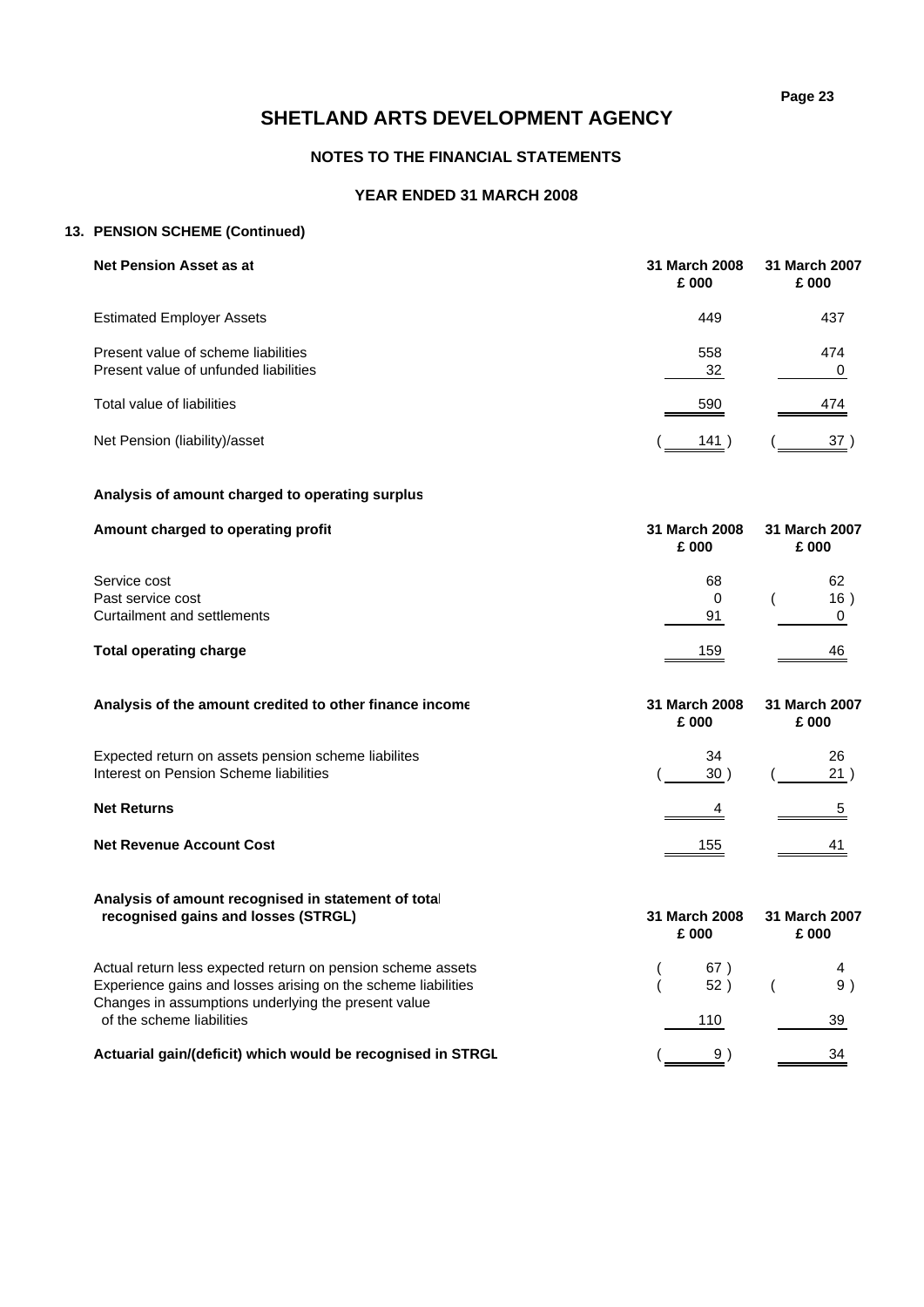### **NOTES TO THE FINANCIAL STATEMENTS**

### **YEAR ENDED 31 MARCH 2008**

#### **13. PENSION SCHEME (Continued)**

|                                              | 31 March 2008<br>£ 000 |     | 31 March 2007<br>£ 000 |          |
|----------------------------------------------|------------------------|-----|------------------------|----------|
| (Deficit)/surplus at beginning of the year   |                        | 37) |                        | 71)      |
| Current service cost                         |                        | 68) |                        | 62)      |
| <b>Employer contributions</b>                |                        | 52  |                        | 41       |
| Contribution in respect of Unfunded Benefits |                        | 8   |                        | 0        |
| Impacts of Settlements and curtailments      |                        | 91) |                        | $\Omega$ |
| Past service cost                            |                        |     |                        | 16       |
| Net return on assets                         |                        | 4   |                        | 5        |
| Actuarial gains/(deficits)                   |                        | 9   |                        | 34       |
| (Deficit)/surplus at end of year             |                        | 141 |                        |          |

| <b>History of Experience Gains and Deficits</b> | 31 March 2008<br>£ 000 | 31 March 2007<br>£ 000 |
|-------------------------------------------------|------------------------|------------------------|
| Difference between the expected and             |                        |                        |
| actual return on assets                         | 67)                    | 4                      |
| Value of Assets                                 | 449                    | 437                    |
| <b>Percentage of assets</b>                     | $14.9\%$ )             | 0.9%                   |
| Experience gains/(losses) on liabilities        | 52) (                  | 9)                     |
| Present value of liabilities                    | 590                    | 474                    |
| Percentage of the present value of liabilities  | $8.9\%$ )              | $1.9%$ )               |
| Actuarial gains/(losses) recognised in STRGL    | 9)                     | 34                     |
| Present value of liabilities                    | 590                    | 474                    |
| Percentage of the present value of liabilities  | $1.6\%$ )              | 7.2%                   |

Hymans Robertson confirm the figures presented above are prepared only for the purposes of Financial Reporting Standard on Retirement Benefits FRS17 and have no validity in other circumstances. In particular, they are not relevant for calculations undertaken for funding purposes, for accounting under the UK accounting standard SSAP24 or international accounting standards or for other statutory purposes under UK pensions legislation.

# **14. RELATED PARTY TRANSACTIONS**

No Trustees received a salary or remuneration during the year. Travelling expenses claimed by Trustees totalled £250 for the year.